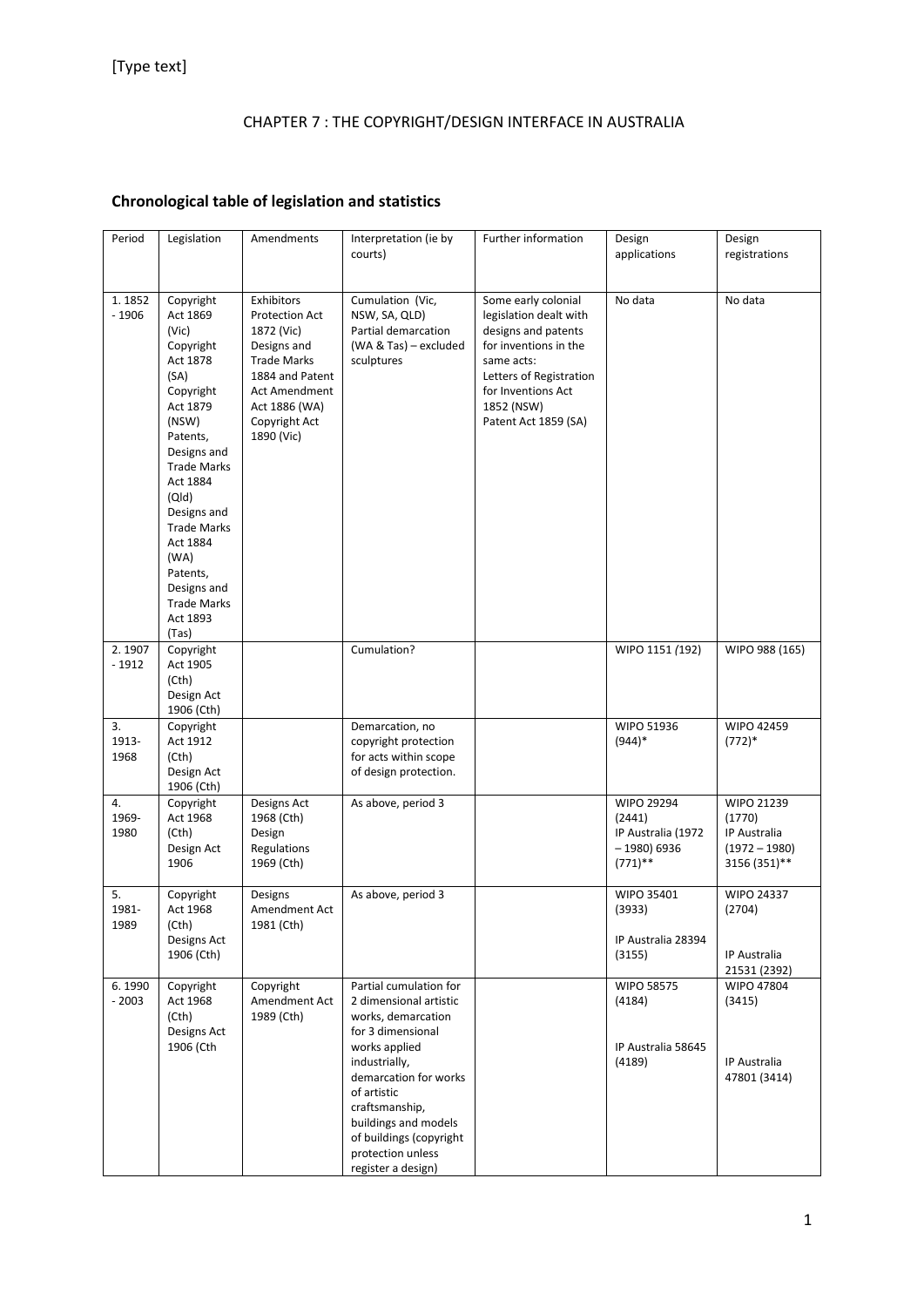| 7.2004  | Copyright  | Designs        | As above, period 6 | Definition of 'building | WIPO (to 2014)   | WIPO (to 2014)   |
|---------|------------|----------------|--------------------|-------------------------|------------------|------------------|
| $-2015$ | Act 1968   | (Consequential |                    | or model of building'   | 66236 (6021)     | 64085 (5826)     |
|         | (Cth)      | Amendments)    |                    | altered so as not to    | IP Australia (to | IP Australia (to |
|         | Design Act | Act (2002)     |                    | include portable        | 2015) 73496      | 2015) 70639      |
|         | 2003       |                |                    | buildings, pre-         | (6125)           | (5887)           |
|         |            |                |                    | constructed swimming    |                  |                  |
|         |            |                |                    | pools and               |                  |                  |
|         |            |                |                    | demountable             |                  |                  |
|         |            |                |                    | buildings.              |                  |                  |

\*No data for 1941.

\*\* The huge discrepancy between data from WIPO and data from IP Australia in the period prior to 1981 must raise serious doubts as to the accuracy of the data in this period. IP Australia suggests that the WIPO data is more likely to be accurate (personal communication with author).

#### **Introduction**

1

The law relating to designs in Australia has long been the subject of dissatisfaction. As long ago as 1936, Sir Owen Dixon referred to the Designs Act 1906 as 'rather peculiar'<sup>1</sup>, while the interface between copyright and designs has garnered even more pointed criticism, being called 'troubled'<sup>2</sup>, 'vexed'<sup>3</sup> and an area of '(perennial) confusion'.<sup>4</sup> At different times Australia has adopted different approaches to the overlap, moving from potential cumulation (or dual protection as it is more commonly known in Australia) to demarcation and then to partial cumulation (for two-dimensional works) combined with demarcation (for three-dimensional works). Legislative implementation of these policies, however, has been far from straightforward. At each stage, Australia looked to the United Kingdom to inform its legislative approach. While never simply slavishly copying the UK's legislative language, the tendency was at first to follow generally where the UK led. From 1968, however, the position of the two countries diverged, with Australia pursuing a stricter approach of demarcation until it adopted partial cumulation in 1989. Moreover, while the UK simplified its legislative provisions, Australia's approach was to add further detail – an approach that has not necessarily resulted in greater clarity.

The first section of this chapter examines the history of designs and the copyright/design interface in Australia from 1852 to the present, while the second section briefly looks at some of the ongoing problems in this area. Although issues also arise as to the interrelationship between patents and designs, and to a lesser extent between trade marks and designs, this chapter does not address these in any detail.

#### **Part A History of the copyright/design interface in Australia**

**1. First period 1852 – 1906: Varying approaches in the colonies prior to Federation**

<sup>\*</sup> I am grateful to Eloise Chandler and Kosta Hountalas for research assistance and to Jill McKeough and Kimberlee Weatherall for reading this chapter in draft. All errors remain my own.

<sup>1</sup> *Macrae Knitting Mills Ltd* v. *Lowes Ltd* (1936) 55 CLR 725, p. 729; (1936) 10 ALJR 201; [1936] HCA 43.  $^{2}$  Jani McCutcheon, 'Too many stitches in time? The Polo Lauren case, non-infringing accessories and the copyright/design overlap defence' (2009) 20 *Australian Intellectual Property Journal* 39, 52.

 $^3$  Sam Ricketson, 'Towards a Rational Basis for the Protection of Industrial Design in Australia' (1994) 5 *Australian Intellectual Property Journal* 193, 194.

<sup>4</sup> Advisory Council on Intellectual Property, *Review of the Designs System: Options Paper* (2014), 30.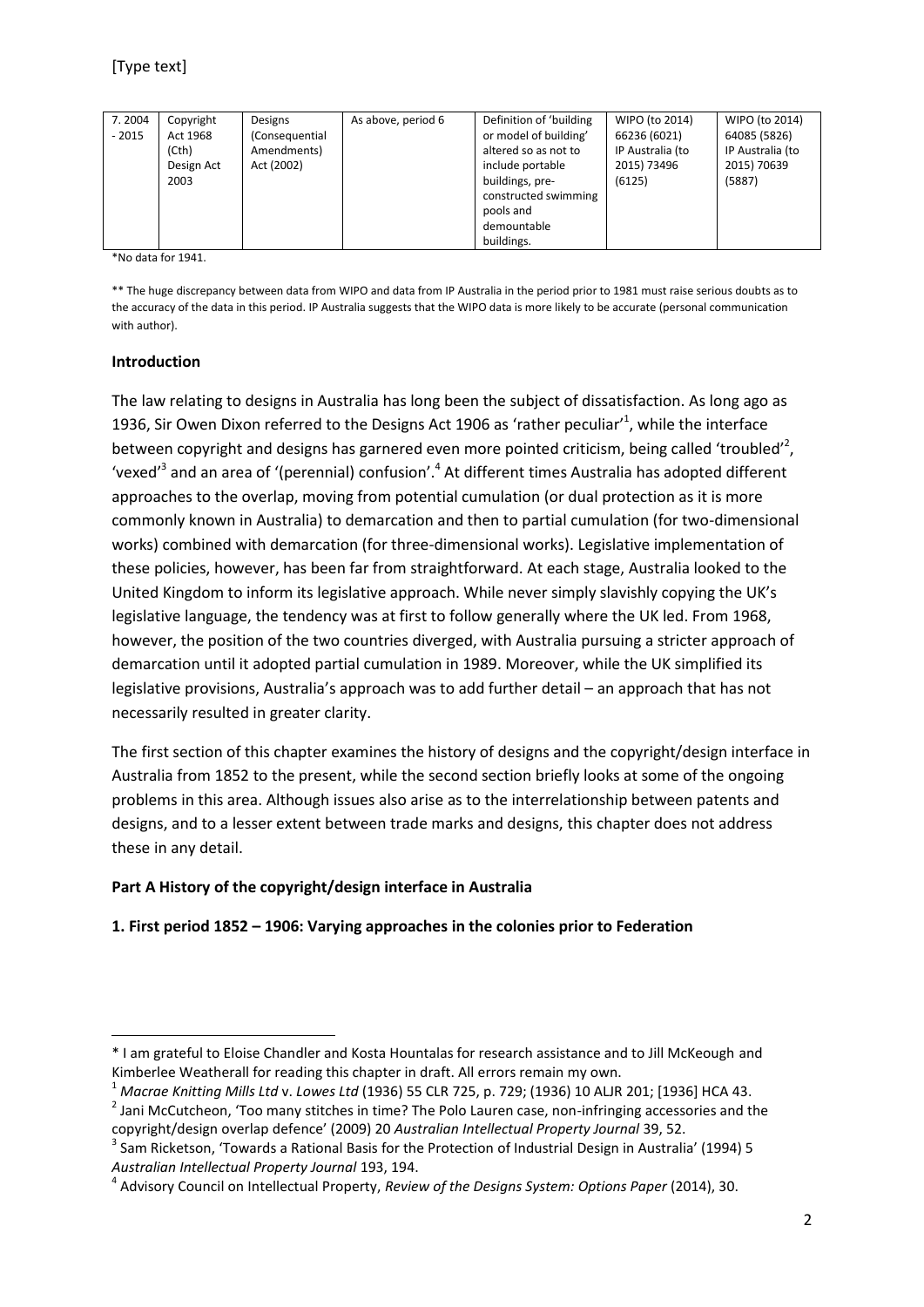After many years of comparative neglect, recent years have seen growing levels of academic interest in the history of intellectual property in Australia.<sup>5</sup> Design rights, however, have not yet seen the benefits of this emergent interest and the copyright/design interface still less so.<sup>6</sup> This section thus briefly sketches the early years of intellectual property laws and the legal background against which they developed.

When the tall ships of the First Fleet arrived in Botany Bay in January 1788, they carried with them all English laws applicable to the conditions of the new colony. During the colony's infant years, few if any of the new arrivals – the majority of whom had not travelled there by choice but under Her Majesty's pleasure – would have considered England's panoply of intellectual property laws applicable or relevant to the situation in which they found themselves. However, as the settlement expanded, with new arrivals bringing valuable skills both technical and entrepreneurial, opportunities for commerce, industry and cultural production began to grow. Governors, and soon the Legislative Councils of the two colonies of New South Wales and Van Diemen's Land, had power to pass local laws, as long as they were not 'repugnant' to the Laws of England, and in 1828 the imperial Parliament enacted the Australian Courts Act 1828 (UK) which stated explicitly that English statutes and judicial decisions were operative in New South Wales and Van Diemen's Land.<sup>7</sup> However, English Acts passed after 1828 were not operative unless they applied by paramount force – in other words, stated that they applied to the colony in question. $8$ 

The British statutes relating to copyright, patents and designs thus passed prior to those dates formed part of the colonies' law, and some later statutes were expressed to apply by paramount force.<sup>9</sup> The colonial legislatures also had the power to enact local laws and this included the ability to issue patents by parliamentary act.<sup>10</sup> However, it was soon realised that the UK statutes did not apply to books published or inventions first made in the colony in question.<sup>11</sup> Moreover, the Patent Law Amendment Act 1852 (UK) provided patents would not apply automatically to the colonies,<sup>12</sup> and the 1868 decision of *Routledge v Low<sup>13</sup>* confirmed in the field of copyright that books published in the colonies would have protection in a colony, and only in that colony, if it had passed a copyright statute (which none of them had). $^{14}$ 

**<sup>.</sup>** <sup>5</sup> See the references in Catherine Bond, "'Cabined, Cribbed, Confined, Bound In": Copyright in the Australian Colonies', in Isabella Alexander and H. Tomás Gómez-Arostegui (eds.), *Research Handbook on the History of Copyright Law* (Cheltenham: Edward Elgar Publishing, 2016), pp.374-81 and Kimberlee Weatherall, 'The Emergence and Development of Intellectual Property Laws in Australia and New Zealand' in in Rochelle C. Dreyfuss and Justine Pila (eds) *The Oxford Handbook of Intellectual Property Law* (OUP, forthcoming 2016).  $6$  Weatherall, 'The Emergence and Development of Intellectual Property Laws', pp.  $\boxed{)}$ 

<sup>7</sup> Bruce Kercher, *Unruly Child: A History of Law in Australia* (St Leonards: Allen & Unwin, 1995), pp. 69 - 74.

 $^8$  Ibid., p. 75. The 1828 Act also applied to Victoria, Queensland and the Australian Capital Territory, as they were carved out of New South Wales and thus took its law with them at the time of separation. Western Australia and South Australia were established separately and it was assumed that they took with them the laws of England in force at the time of settlement, 1829 and 1836 respectively.

 $^9$  The 1842 Copyright Act applied by paramount force but neither the 1942 Ornamental Designs Act nor the 1843 Utility Designs Act did so.

<sup>&</sup>lt;sup>10</sup> Jeremy Finn, 'Particularism versus Uniformity: Factors shaping the development of Australasian Intellectual Property Law in the Nineteenth Century' (2000) 6 *Australian Journal of Legal History* 113, 119.

<sup>&</sup>lt;sup>11</sup> Bond, "Cabined, Cribbed, Confined, Bound In"', pp.381-2.

<sup>&</sup>lt;sup>12</sup> An Act for Amending the Law for Granting Patents for Inventions 1852, 15 & 16 Vict c. 83 (UK).

<sup>13</sup> *Routledge* v. *Low* (1868) LR 3 HL 100.

<sup>14</sup> Bond, '"Cabined, Cribbed, Confined, Bound In"', p.386.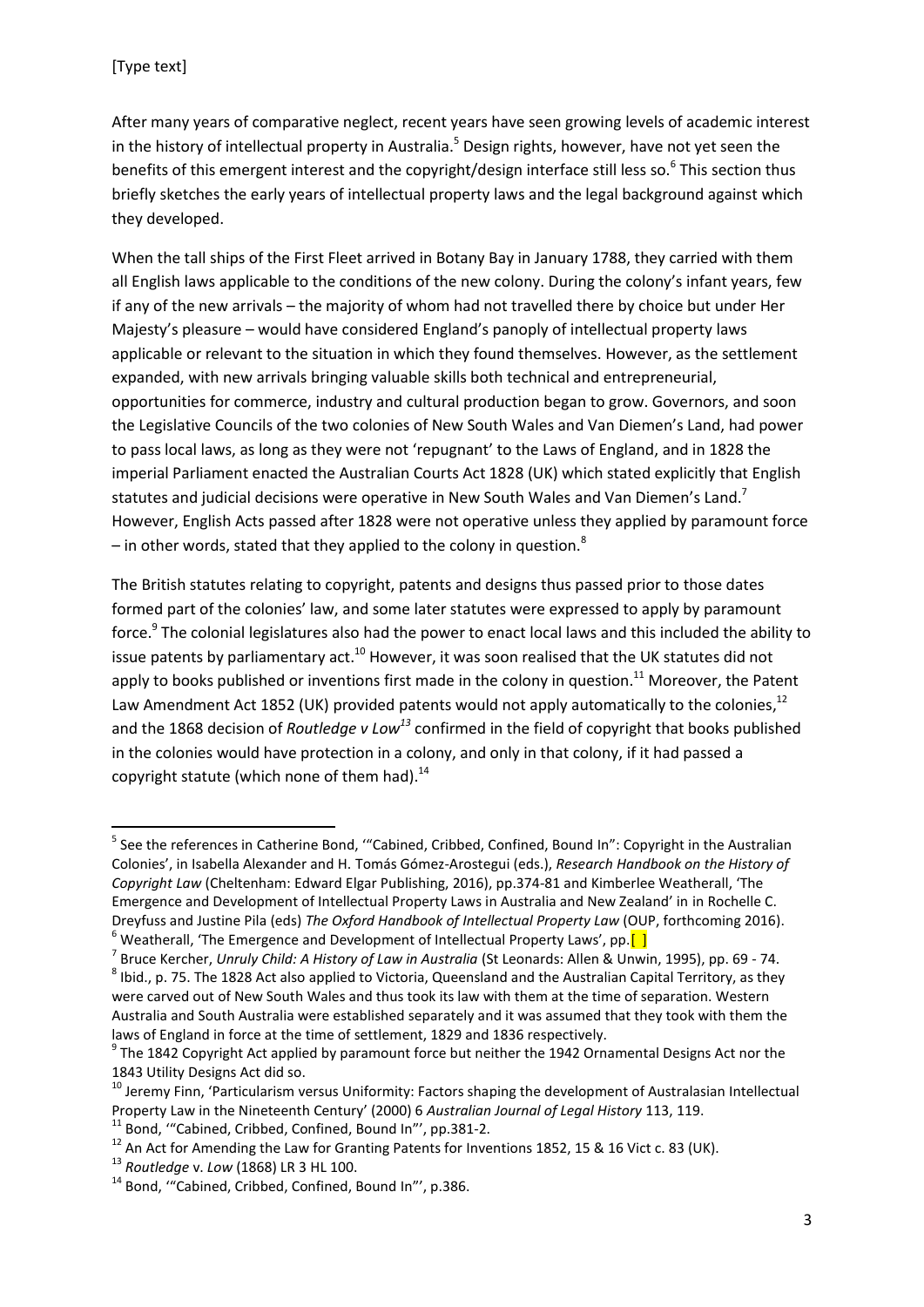These developments spurred the colonies to a legislative response and patent law was the first area to command attention. It was the patents regime, broadly conceived, which encompassed designs. The first colony to act was New South Wales, which had the largest population and the greatest concentration of industrial activity,<sup>15</sup> and it enacted the Letters of Registration for Inventions Act 1852.<sup>16</sup> The Act empowered the NSW Governor General, acting with the advice of his Executive Council, to grant Letters of Registration 'for the exclusive enjoyment and advantage for a period of not less than seven nor more than fourteen years for all inventions and improvements in the Arts or Manufactures to the author or authors or designer or designers thereof.<sup>17</sup>

In its focus on improvement of 'arts and manufactures', the Act demonstrates its influences lay not in the 1852 Patent Law Amendment Act recently enacted in the United Kingdom, but rather in earlier British proposals for a general law of arts and manufacture.<sup>18</sup> It was concerns surrounding the applicability of English patent laws, combined with proposals for the first Australasian Industrial Exhibition, driving enactment of this first statute.<sup>19</sup> The question of whether the colonial Legislature was competent to grant patents or pass a patent law occasioned some debate in the press.<sup>20</sup> but it was nonetheless passed.

The colony of Victoria was established in 1851 and three years later, with the gold rush well underway, it passed a Patent Act which allowed for the granting of letters patent to 'the originator or discoverer of any new invention or improvement in the arts or manufactures'.<sup>21</sup> The language of arts and manufactures remained, but the reference to designers was gone.<sup>22</sup> Tasmania largely copied the Victorian Act in its own statute in  $1858^{23}$  as did Western Australia in  $1872.^{24}$  South

**.** 

 $20$  Sydney Morning Herald, 11 April 1851, p. 3.

<sup>15</sup> In 1851, the population of NSW was 181,400: G. J. R. Linge, *Industrial Awakening: A Geography of Australian Manufacturing 1788 to 1890* (Canberra: Australian National University Press, 1979), p. 53.

<sup>&</sup>lt;sup>16</sup> An Act to authorize the Governor General with the advice of the Executive Council to grant Letters of Registration for all inventions and improvements in the Arts or Manufactures to have the same effect as Letters Patent in England so far as regards this Colony 1852, 16 Vic. 24.

 $17$  Ibid., s. 1.

<sup>&</sup>lt;sup>18</sup> The 1836 Select Committee on Arts and Manufactures was established to 'inquire into the best means of extending a knowledge of the Arts and of the Principles of Design among the People (especially the Manufacturing Population of the Country'. Select Committee on Arts and Manufactures, House of Commons; Report from the Select Committee on Arts and their Connexion with Manufactures with the minutes of evidence, appendix and index (1836 9 PP 1), 568, iii. Several bills following its recommendations were subsequently presented to Parliament in the late 1830s. Brad Sherman and Lionel Bently, *The Making of Modern Intellectual Property Law* (Cambridge: Cambridge University Press, 1999), pp.104-5.

<sup>&</sup>lt;sup>19</sup> Following the Australasian colonies' disappointing showing in the Great Exhibition of 1851, more concerted efforts were made to make the most of opportunities offered by international exhibitions and to organise local ones, with the first being held in Sydney and Melbourne in 1854. See Peter H. Hoffenberg, '"Nothing Very New or Very Showy to Exhibit"? Australia at the Great Exhibition and After', in Jeffrey A. Auerbach and Peter H. Hoffenberg (eds.), *Britain, the Empire and the World at the Great Exhibition of 1851* (Hampshire: Ashgate, 2013). The Maitland Mercury and Hunter River General Advertiser, 9 April 1851, p. 2; Sydney Morning Herald, 9 April 1851, p.3. Sydney Morning Herald, 11 April 1851, p. 3.

<sup>&</sup>lt;sup>21</sup> An Act to regulate Grants of Patents for Inventions in the Colony of Victoria 1854, 17 Vic. c. 15.

<sup>&</sup>lt;sup>22</sup> This Act too was repealed and replaced in 1857 with a new Act, referring now only the need to 'promote and encourage the discovery of new manufactures'. An Act concerning Letters Patent for Inventions 1857, 20 Vic. c. 3, s. 1.

 $^{23}$  An Act to regulate the granting of Letters Patent for Inventions 1858, 22 Vic. No. 22 (Tas).

<sup>&</sup>lt;sup>24</sup> An Act to regulate Grants of Patents for Inventions in the Colony of Western Australia 1872, 36 Vic. No. 1 (WA).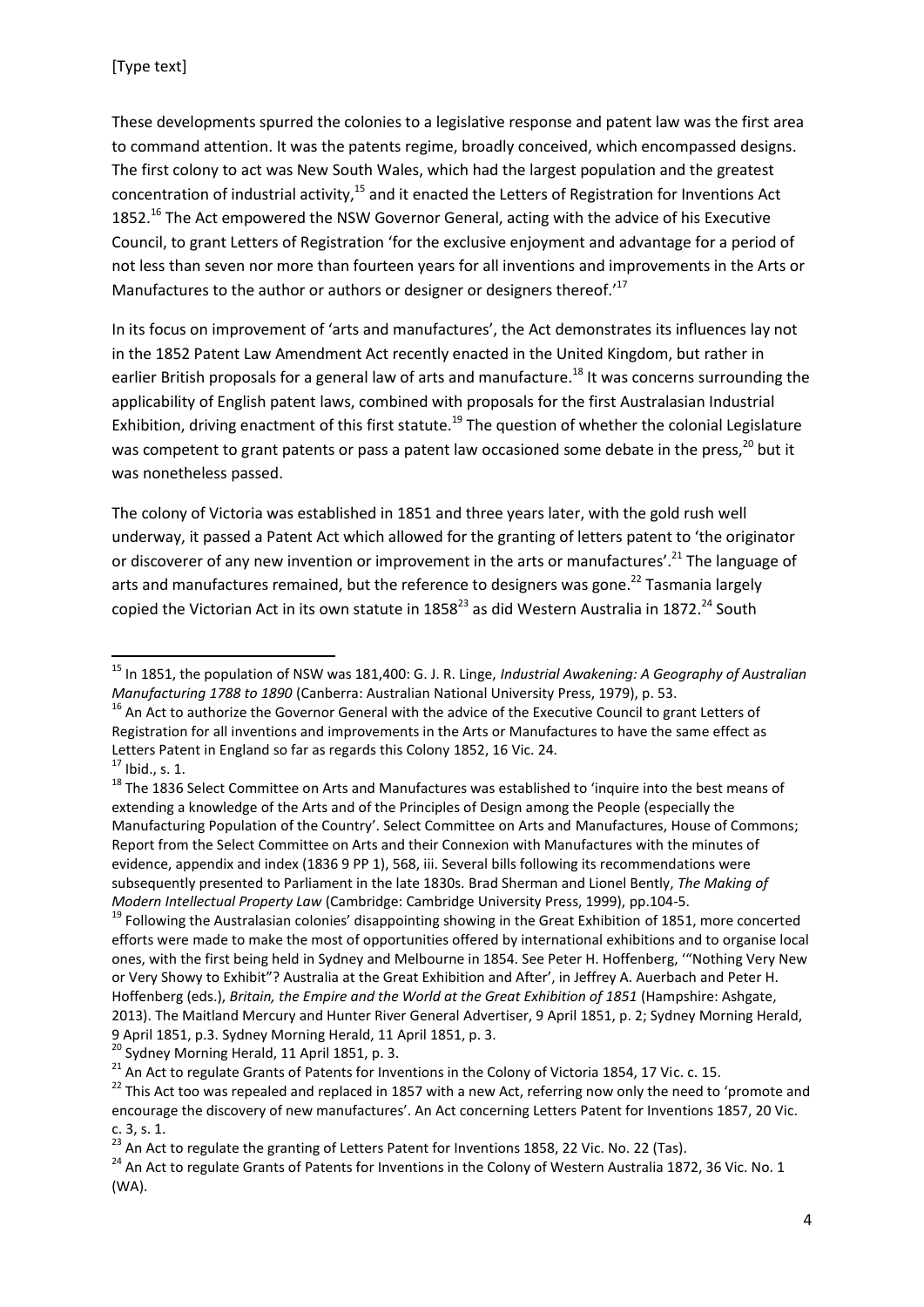Australia drew on the New South Wales Act in its Patent Act of 1859<sup>25</sup> and thus adopted the same approach of a general law of arts and manufactures covering inventors and designers. Queensland adopted its own Patents Act in 1867 but although its title it referred to inventions and improvements in the arts and manufactures, its aim was limited to giving temporary protection to inventors more cheaply than the current cost of obtaining letters of registration by government petition.<sup>26</sup>

At this stage, protection of designs shifted into the copyright sphere in some of the colonies. The first colonial copyright statute was passed in Victoria in 1869, at the urging of a deputation including designers,<sup>27</sup> and its very first operative section related to 'copyright of designs for articles or works of manufacture or art.<sup>28</sup> While the provisions of this Act were clearly based on British legislation relating to designs, the Victorian legislature did not follow the British approach of splitting designs into ornamental and useful categories. The Act in fact was a blend of the 1842 Ornamental Designs Act<sup>29</sup> and the 1843 Utility Designs Act.<sup>30</sup> Section 3 of the Act protected 'the proprietor of any new and original design for any article or work of manufacture or art, and whether such article or work be for purposes of utility ornament or otherwise'.<sup>31</sup> The Act also differed from its UK forebears in some reordering of words and sections and, more significantly, in the periods of protection.<sup>32</sup> This Act was amended in 1872 and repealed and replaced in 1890 with a new copyright statute, in which the designs provisions were unchanged. $33$ 

The next colony after Victoria to pass copyright legislation was South Australia, in 1878.<sup>34</sup> This Act was closely modelled on the Victorian Statute but South Australia did away with the notion of different classes in which designs should be registered, leaving it to the proprietor to determine

 $30$  An Act to Amend the Laws Relating to the Copyright of Designs 6 & 7 Vic. c. 65 (1843).

**<sup>.</sup>** <sup>25</sup> An Act to authorize the Governor-in-Chief, with the advice of the Executive Council, to grant Letters of Registration for all Inventions and Improvements in the Arts or Manufactures, to have the same effect as Letters Patent in England, so far as regards the Province of South Australia 1859, 22 & 23 Vic. No. 18 (SA).

<sup>&</sup>lt;sup>26</sup> An Act to Amend the Law relating to Letters of Registration for Inventions and Improvements in the Arts or Manufactures by granting Provisional Certificates of Registration for a Limited Period 1867, 31 Vic. No. 26 (Qld); *The Queenslander*, 30 November 1867, p. 6.

<sup>27</sup> The Leader, 17 April 1869, p. 12; Victoria, *Parliamentary Debates*, Legislative Assembly, 31 August 1868, pp. 1837-8 (G. Paton Smith).

<sup>&</sup>lt;sup>28</sup> An Act to secure to Proprietors of Designs for Articles and Works of Manufacture and Art, and to Proprietors of Works of Literature and Fine Art, the Copyright of such Designs and Works for a limited period 1869, 33 Vic. No. 350, s. 3.

<sup>&</sup>lt;sup>29</sup> An Act to Consolidate and Amend the Laws Relating to the Copyright of Designs for Ornamenting Articles of Manufacture 1842, 5 & 6 Vic. c. 100.

 $31$  Ibid., s. 3.

<sup>&</sup>lt;sup>32</sup> The 1842 British Ornamental Designs Act offered three different levels of protection: 3 years for goods in classes 1 to 6, 9 and 12, 12 months for articles in classes 13 and 14 and 9 months for articles in classes 8, 10 and 11. Moreover, the 1843 Utility Designs Act gave 3 years of protection for useful designs. By contrast, the Victorian Act gave 3 years of protection to articles registered in classes 1 to 5 and two years of protection to the remainder. The classes were almost identical to the British classes of the 1842 Ornamental Designs Act, with an additional class covering articles made of ivory, bone, papier-mache and other solid substances not already included.

 $33$  The 1872 Act provided that designs falling under s3 and fine art works falling under s36 of the Copyright Act 1869 would retain their protection under that Act even in the event they were publicly exhibited at an exhibition of works of industry and art: An Act to protect Exhibitors of New Inventions and Works of Industry and Art 1872, 36 Vic. No. 422 (Vic). See also An Act to consolidate the Law relating to Copyright 1890, 54 Vic. No. 1076 (Vic).

<sup>&</sup>lt;sup>34</sup> An Act to regulate the Law of Copyright and for other purposes 1868, 41 & 42 Vic. No. 45 (SA).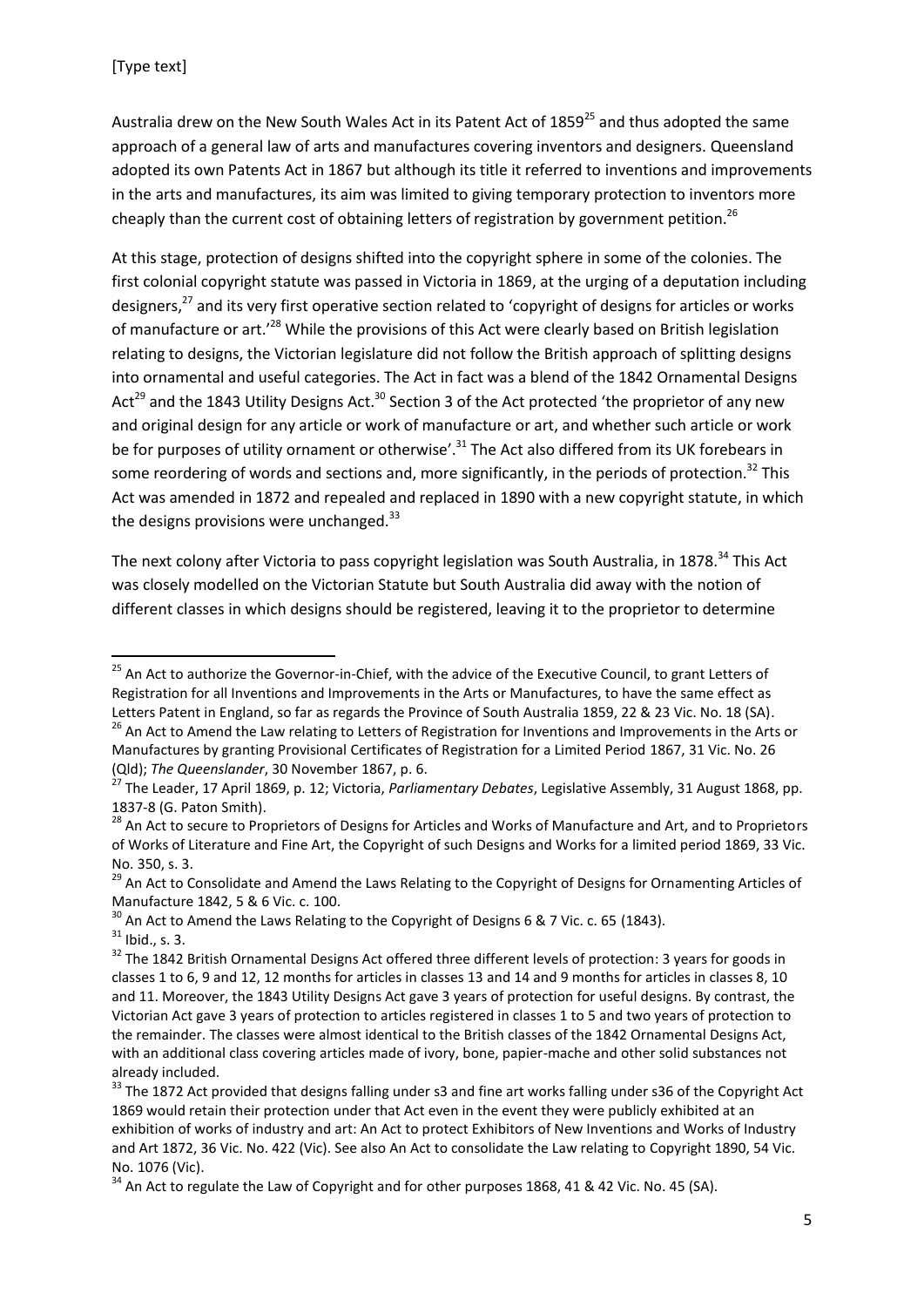whether they would register for one, two or three years of protection.<sup>35</sup> New South Wales passed its Copyright Act the following year and the provisions on design copyright were effectively identical to those of Victoria.<sup>36</sup>

Western Australia, Queensland and Tasmania, however, took a different approach. Rather than including designs in their copyright acts, they followed the more recent UK approach. The WA legislature provided protection for designs in its Designs and Trade Marks Act 1884.<sup>37</sup> In the same year, Queensland passed The Patents, Designs and Trade Marks Act 1884.<sup>38</sup> In 1893 Tasmania passed an act which repealed its existing patents and trade marks legislation.<sup>39</sup> All were closely modelled on the UK Act of 1883 (although Western Australia continued to treat patents separately). They thus covered 'new *or* original' designs, to be protected for a period of five years from registration. They also excluded protection for sculptures.<sup>40</sup>

A final point to be made about the provisions on designs in every one of the colonies is that they contained penal provisions. Anyone who applied any designs, or fraudulent imitation of a design, for the purposes of sale, or who sold or exposed such designs knowing they did not have the consent of the proprietor, would be liable to a penalty of between five and 50 pounds.<sup>41</sup> While civil actions were also available, it was the summary conviction that was used and appealed in the only officially reported case I am aware of involving colonial design rights. In *R v Radke, ex parte Dyke*, Radke appealed his conviction under the Copyright Act 1869 (Vic) for selling a safe to which a registered design had been applied, knowing that the proprietor Dyke did not consent.<sup>42</sup> The judges quashed the conviction, accepting Radke's argument that an 'iron frame for a safe' was not an appropriate subject matter for copyright protection, but was more suited to a patent, commenting 'Shape and configuration are not the same as a combination of parts'.<sup>43</sup>

At the end of the nineteenth century, protection of designs in what was yet to become Australia was subject to a confusing array of laws, both colonial and imperial.<sup>44</sup> This reflects the fact that the

 $35$  Ibid., s. 3.

<sup>&</sup>lt;sup>36</sup> An Act to secure to Proprietors of Works of Literature and Fine Art and to Proprietors of Designs for Articles and Works of Manufacture and Art the Copyright of such Works and Designs for a limited period 1879, 42 Vic. No. 20 (NSW).

 $37$  An Act to regulate the Registration of Designs and of Trade Marks in the Colony of Western Australia 1884. 48 Vic. No. 7, amended by An Act to alter the law relating to the procedure under 'The Designs and Trade Marks Act 1884 (Vic)' and 'An Act to regulate grants of Patents for Inventions in the Colony of Western Australia 1886, 50 Vic. No. 5.

<sup>&</sup>lt;sup>38</sup> An Act to amend and consolidate the law relating to Patents for Inventions, and the Registration of Designs and Trade Marks 1884, (WA), No. 13 of 1884.

<sup>&</sup>lt;sup>39</sup> An Act to amend the Law relating to Patents for Inventions, and the Registration of Designs and Trade Marks 1893, 57 Vic. No. 6 (Tas).

 $^{40}$  Designs and Trade Marks Act 1884 (WA), s. 17; Patents, Designs and Trade Marks Act 1884 (Qld), s. 3; Patents, Designs and Trade Marks Act 1893 (Tas), s. 4.

<sup>&</sup>lt;sup>41</sup> Copyright Act 1869 (Vic) s. 10; Copyright Act 1879 (NSW) s. 41; Copyright Act 1878 (SA) s. 10; Designs and Trade Marks Act 1884 (WA) s. 15; Patents, Designs and Trade Marks Act 1884 (Qld), s. 58; Patents, Designs and Trade Marks Act 1893 (Tas) s. 66.

<sup>42</sup> *R* v. *Radke, Ex parte Dyke* (1882) 8 VLR (L) 23.

<sup>43</sup> Ibid., 25. A criminal prosecution was also pursued in *McLean v Wood*, The Age, 30 October 1877, p. 4, but a civil action was contemplated in *Rosenthal v Kaufman*, The Argus, 6 September 1893, p. 7.

<sup>&</sup>lt;sup>44</sup> For more on the interaction of imperial law with colonial legislation in this field see Acland Giles, 'Literary and Artistic Copyright in the Commonwealth' (1905-6) 3 *Commonwealth Law Review*, 107, 113, Lionel Bently, ' The "Extraordinary Multiplicity" of Intellectual Property Laws in the British Colonies in the Nineteenth Century'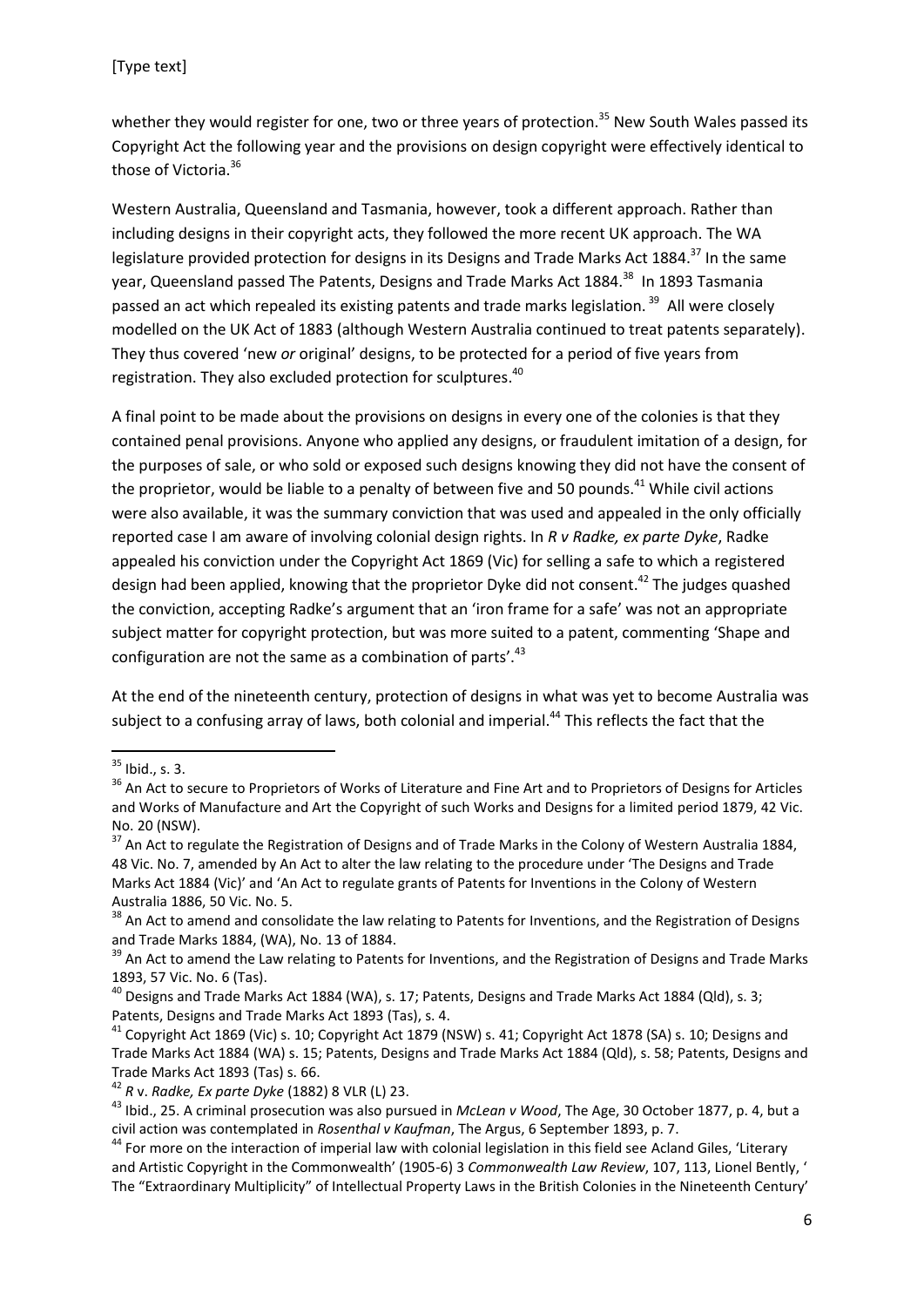colonies were introducing their laws at the time when, as Sherman and Bently have argued, intellectual property was shifting from its pre-modern to its modern form.<sup>45</sup> While they suggest that in Britain the new logic was emerging by the 1850s, the Australian colonies were still experimenting with different structures and categories, looking to the 'mother country' for guidance but also, at least in the case of the larger colonies, striking out with a few tentative steps on their own. While there was no explicit prohibition against protecting something using both copyright and design registration (except for sculpture in WA, Tasmania and Queensland), it seems that the general assumption was that different regimes applied to different types of subject matters and products, and that it was up to the relevant creator (whether they be author, inventor or designer) to decide which was the most appropriate path of protection.<sup>46</sup>

# **2. Second Period 1907 - 1912: Cumulation?**

In 1901, the six colonies joined together to form the Commonwealth of Australia. The new Constitution gave to the new Federal Parliament the power to legislate in relation to 'copyrights, patents of inventions and designs, and trade marks.<sup>47</sup> Within five years, Parliament had exercised that power in relation to each of the intellectual property subject matters, passing the Patents Act in 1903<sup>48</sup>, the Copyright Act<sup>49</sup> and the Trade Marks Act<sup>50</sup> in 1905, and the Designs Act<sup>51</sup> in 1906. The Designs Act was, in a sense, the final piece of the intellectual property puzzle. Senator Keating, who introduced the bill into the Senate on 20 June 1906, informed the House that it was necessary to pass the bill because 'correspondence between the Governments of the Commonwealth and of the United Kingdom has revealed that we are not entitled to the measure of international protection which Britain obtained for herself and her Colonies by the Convention of 1894<sup>52</sup> unless our legislation covers the whole field of patents, designs, and trade marks.'<sup>53</sup>

The bill, which became the Designs Act 1906, did not echo the UK Patents, Designs and Trade Marks Act 1883 in the same way as the Western Australian and Tasmanian statutes had done. Rather, it sought to express those legislative principles alongside their judicial interpretation and development.<sup>54</sup> It was the places where the Australian Bill differed from the UK Act that occasioned most debate. One of the first objections related to the division of the different subject matters into separate legislative instruments, rather than in a single Act as in the UK. However, as Keating

1

<sup>50</sup> Trade Marks Act 1905 (Cth).

<sup>(2011) 12</sup> *Theoretical Inquiries in Law* 161, Sam Ricketson, 'The Imperial Copyright Act 1911 in Australia', in Uma Suthersanen and Ysolde Gendreau (eds.), *A Shifting Empire: 100 Years of the Copyright Act 1911* (Cheltenham: Edward Elgar Publishing Ltd, 2013), pp. 53-62; Bond, '"Cabined, Cribbed, Confined, Bound In", Robert Burrell, 'Copyright Reform in the Early Twentieth Century: the View from Australia' (2006) 27 *The Journal of Legal History* 239, 240-46.

<sup>45</sup> Sherman and Bently, *Making of Modern IP Law*.

<sup>&</sup>lt;sup>46</sup> A far from thorough perusal of the Victorian Copyright Register suggests that on several occasions designed products were registered as engravings – see for example the bamboo and rush chairs prototypes at A1719, 2746C and 2753C (National Archives of Australia).

<sup>47</sup> Commonwealth of Australia Constitution Act, s. 51(xviii).

<sup>&</sup>lt;sup>48</sup> Patents Act 1903 (Cth).

<sup>&</sup>lt;sup>49</sup> Copyright Act 1905 (Cth).

 $51$  Designs Act 1906 (Cth).

<sup>&</sup>lt;sup>52</sup> Presumably this is an error, and in fact the Paris Convention 1883 (which the United Kingdom acceded to in 1884) is intended.

<sup>53</sup> Commonwealth, *Parliamentary Debates*, Senate, 20 June 1906, 392 (Senator John Keating).

<sup>54</sup> Commonwealth, *Parliamentary Debates*, Senate, 20 June 1906, 394 (Senator John Keating).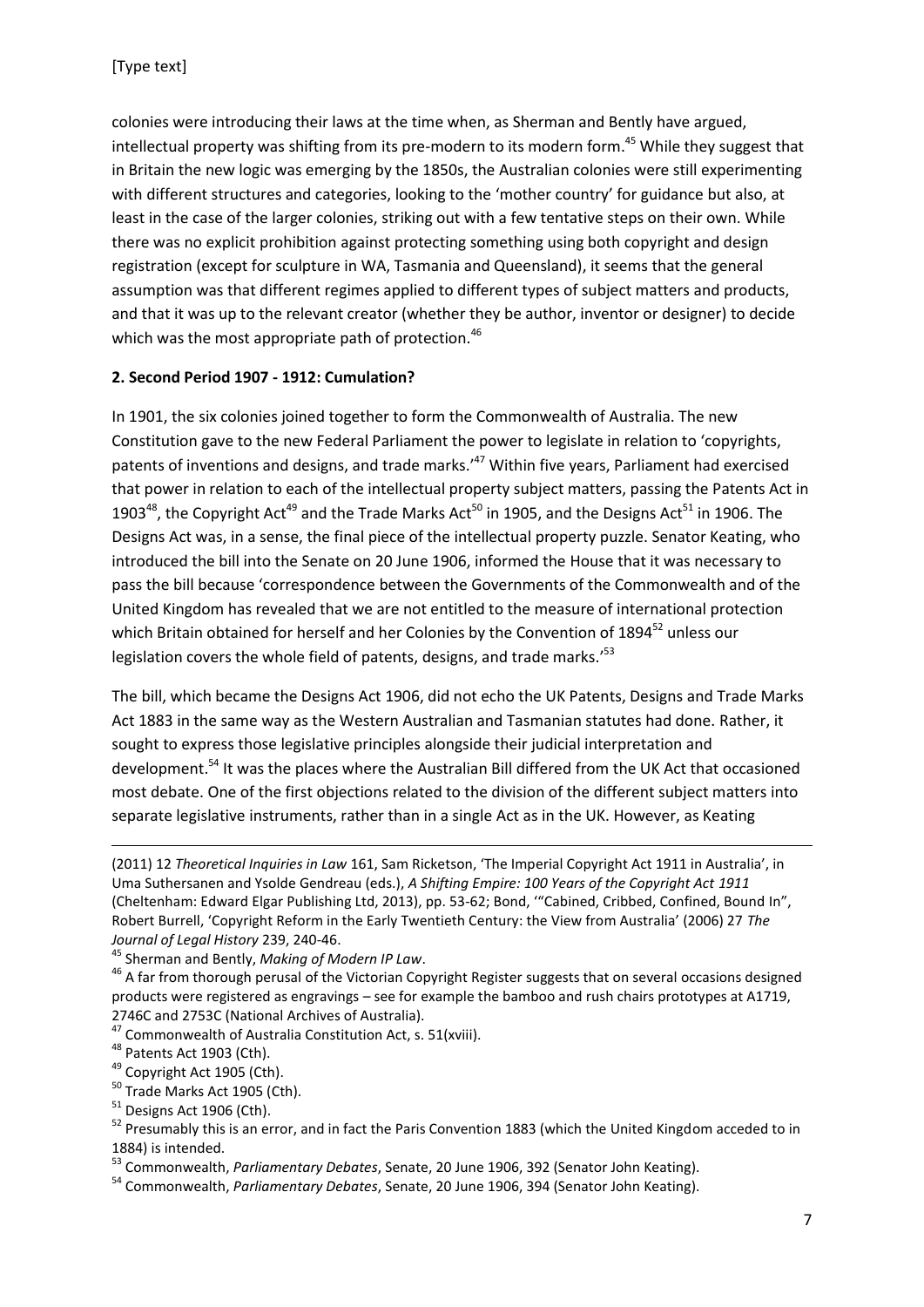pointed out, given that separate patents, copyright and trade marks statutes had already been enacted, 'the time for the consideration of that point has passed.'<sup>55</sup>

A second significant change made in the Australian Act was to the definition of 'design'. The 1883 UK Act definition was as follows:

'Design' means any design applicable to any article of manufacture, or to any substance artificial or natural, or partly artificial and partly natural, whether the design is applicable for the pattern, or for the shape or configuration, or for the ornament thereof, or for any two or more of such purposes, and by whatever means it is applicable, whether by printing, painting, embroidering, weaving, sewing, modelling, casting, embossing, engraving, staining, or any other means whatever, manual, mechanical, or chemical, separate or combined, not being a design for a sculpture, or other thing within the protection of the Sculpture Copyright Act of the year 1814 (fifty-fourth George the Third, chapter fifty-six).<sup>56</sup>

The Western Australian, Queensland and Tasmanian Acts had all adopted this definition, but the Federal Act adopted a much shorter one: '"Design" means an industrial design applicable, in any way or by any means, to the purpose of the ornamentation, or pattern, or shape, or configuration, of an article, or to any two or more of those purposes.'<sup>57</sup>

The change to the definition occasioned some debate, mainly driven by Sir Josiah Symon, a lawyer and Senate leader of the Free Traders. <sup>58</sup> Symon's chief objection was not, however, removal of the distinction between sculptures and other articles, but the addition in the Australian Act of the word 'industrial' to 'industrial design' which he considered 'artificial, unnecessary and misleading'.<sup>59</sup> His concerns were echoed by Glynn in the House of Representatives. <sup>60</sup> Those objections were answered by Littleton Groom, pointing out that the word was expressly used in the International Convention, that it was used in the Tasmanian Act and that the definition was 'a decided improvement upon that contained in the English Act'.<sup>61</sup> In fact, the word was only used in the title of the Tasmanian Act and not in the definition of 'design'. The definition was not amended and the term 'industrial design' remained.<sup>62</sup>

The nature of the right, still referred to as the 'copyright in the design' was defined as meaning 'the exclusive right to apply the design, or to authorize another person to apply the design, to the articles in respect of which it is registered.<sup>63</sup> This also differed slightly to the UK Act's definition, which

 $\overline{a}$ 

 $55$  Ibid.

<sup>&</sup>lt;sup>56</sup> Patents, Designs and Trade Marks Act 1883 (UK) s. 60.

<sup>57</sup> Designs Act 1906 (Cth) s. 4.

<sup>&</sup>lt;sup>58</sup> Symon had made a considerable contribution to the debates over the Copyright Act 1905 See Benedict Atkinson, *The True History of Copyright: The Australian Experience 1905-2005* (Sydney: Sydney University Press, 2007), pp. 18-19, 37-41.

<sup>59</sup> Commonwealth, *Parliamentary Debates*, Senate, 20 June 1906, 402 (Senator Sir Josiah Symon).

<sup>60</sup> Commonwealth, *Parliamentary Debates*, House of Representatives, 1 August 1906, 2163 (Patrick Glyn MP).

<sup>61</sup> Commonwealth, *Parliamentary Debates*, House of Representatives, 1 August 1906, 2165 (Littleton Groom MP).

<sup>62</sup> As Gummow J noted in *Hosokawa Micron International Inc* v. *Fortune* (1990) 19 IPR 531 at 553, 'the inclusion of the term "industrial" in the Australian definition appears to have been something of a drafting accident to which no great significance should be attached'.

<sup>63</sup> Designs Act 1906 (Cth) s. 12.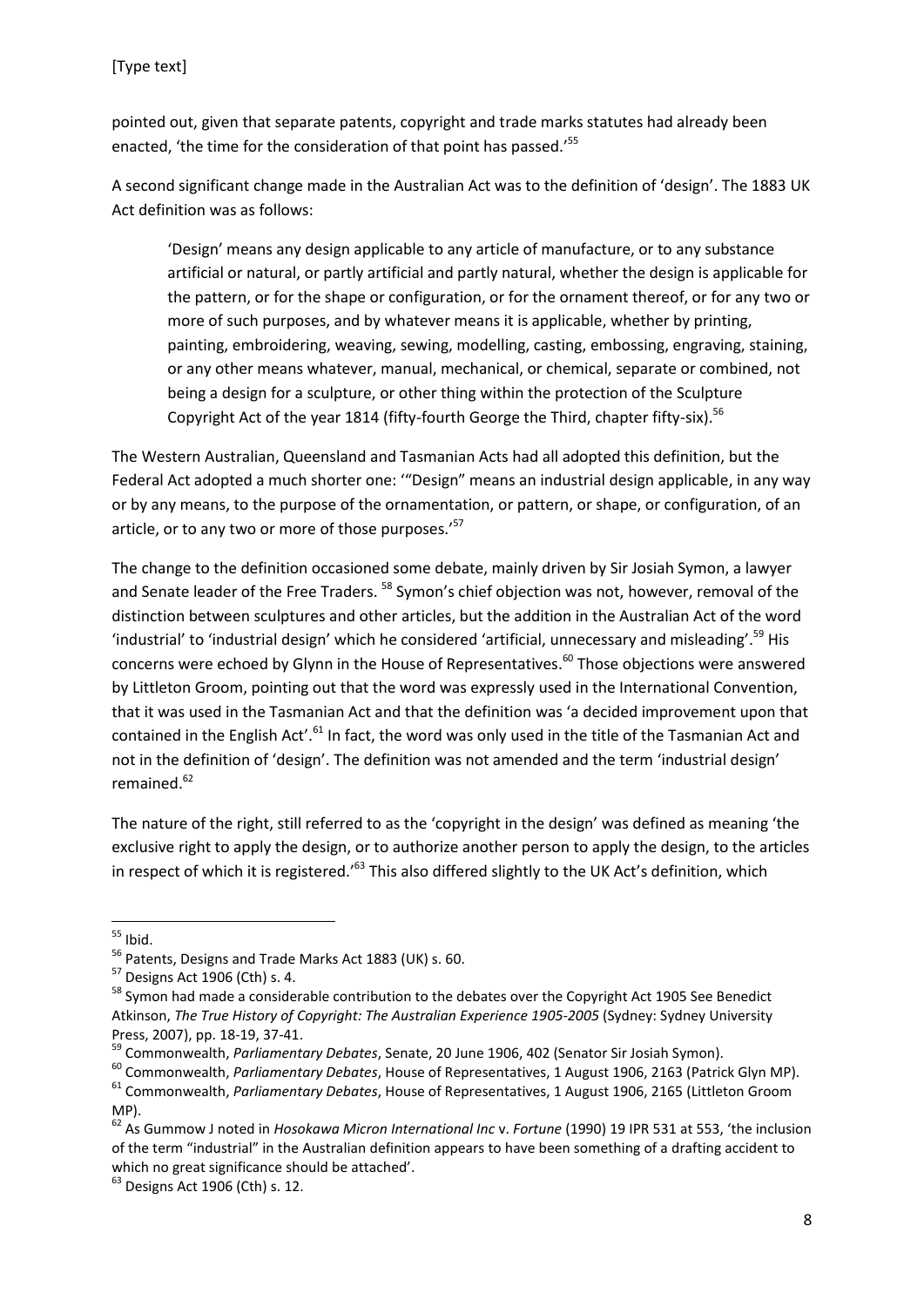referred to 'article of manufacture' and made no reference to authorisation.<sup>64</sup> Infringement of the design copyright was separately defined as applying the design 'or any fraudulent or obvious imitation of it' to any article in respect of which it is registered, or selling or offering for sale, such an article, without the licence or authority of the copyright owner.<sup>65</sup> The phrase 'fraudulent or obvious imitation' was taken from the UK Act; although the wording of the rest of the section differed, it essentially achieved the same effect. The author of the design would be the owner of that design and, where the design was made for valuable consideration, the person on whose behalf it was made would be considered the author and therefore the owner.<sup>66</sup>

The Designs Act 1906 came into force on 1 January 1907 – the same day as the Copyright Act 1905, passed a year earlier. Neither statute contained any reference to any potential overlap between them. The Copyright Act 1905 provided for the protection of books, lectures, dramatic works, musical works and artistic works, which were defined to include paintings, drawings, sculptures, engravings, etchings, prints, lithographs, woodcuts, photographs, 'or other work of art produced by any process, mechanical or otherwise, by which impressions or representations of works of art can be taken or multiplied.<sup>'67</sup> The right granted to owners of artistic works extended to reproducing a work, 'or any material part of it, in any manner, form, or size, in any material, or by any process, or for any purpose.'<sup>68</sup> The interaction between copyright in designs and copyright in artistic works was not discussed during debates over the Copyright Bill. While a couple of members expressed concerns that passing the Copyright Act would nullify rights granted under the state acts, their fears were allayed by the assurance that design legislation was forthcoming. $69$ 

The lack of attention paid to the potential for overlapping protection by designs and copyright legislation may seem odd in retrospect, but it must be remembered that copyright covered a much narrower field at that time. Sherman and Bently suggest that, prior to copyright protection arising automatically, copyright did not offer the same advantages over design protection. Copyright owners were required to register their works before they could bring an infringement action, except in the case of sculpture. However, sculptures were excluded from design protection under the 1883 Patents, Designs and Trade Marks Act (UK).<sup>70</sup> In the case of drawings, engravings and other twodimensional works, it was generally thought that reproduction in three dimensions would not amount to infringement. There was thus little scope for overlap.<sup>71</sup> A second explanation can be found in the Gorell Committee's 1909 view that any overlapping should be tolerated to the advantage of copyright and design owners.<sup>72</sup> I have not located any judicial decisions dealing with the overlap during this period so no further assistance can be found there.

# **3. Third Period 1913 – 1968: Demarcation**

 $64$  Patents, Designs and Trade Marks Act 1883 (UK) s. 60.

<sup>65</sup> Designs Act 1906 (Cth) s. 30.

<sup>66</sup> Designs Act 1906, s. 14.

 $67$  Copyright Act 1905 (Cth) s. 4.

<sup>68</sup> Ibid., s. 34.

<sup>69</sup> Commonwealth, *Parliamentary Debates*, Senate, 30 August 1905, 1651.

<sup>70</sup> Patents, Designs and Trade Marks Act 1883 (UK) s. 60.

<sup>71</sup> Sherman and Bently, *Making of Modern IP*, p. 164.

<sup>72</sup> This explanation was offered by the High Court in *Burge* v. *Swarbrick* (2007) 232 CLR 336, 347, referring to *Report of the Committee on the Law of Copyright* (1909) Cd 4976, 10.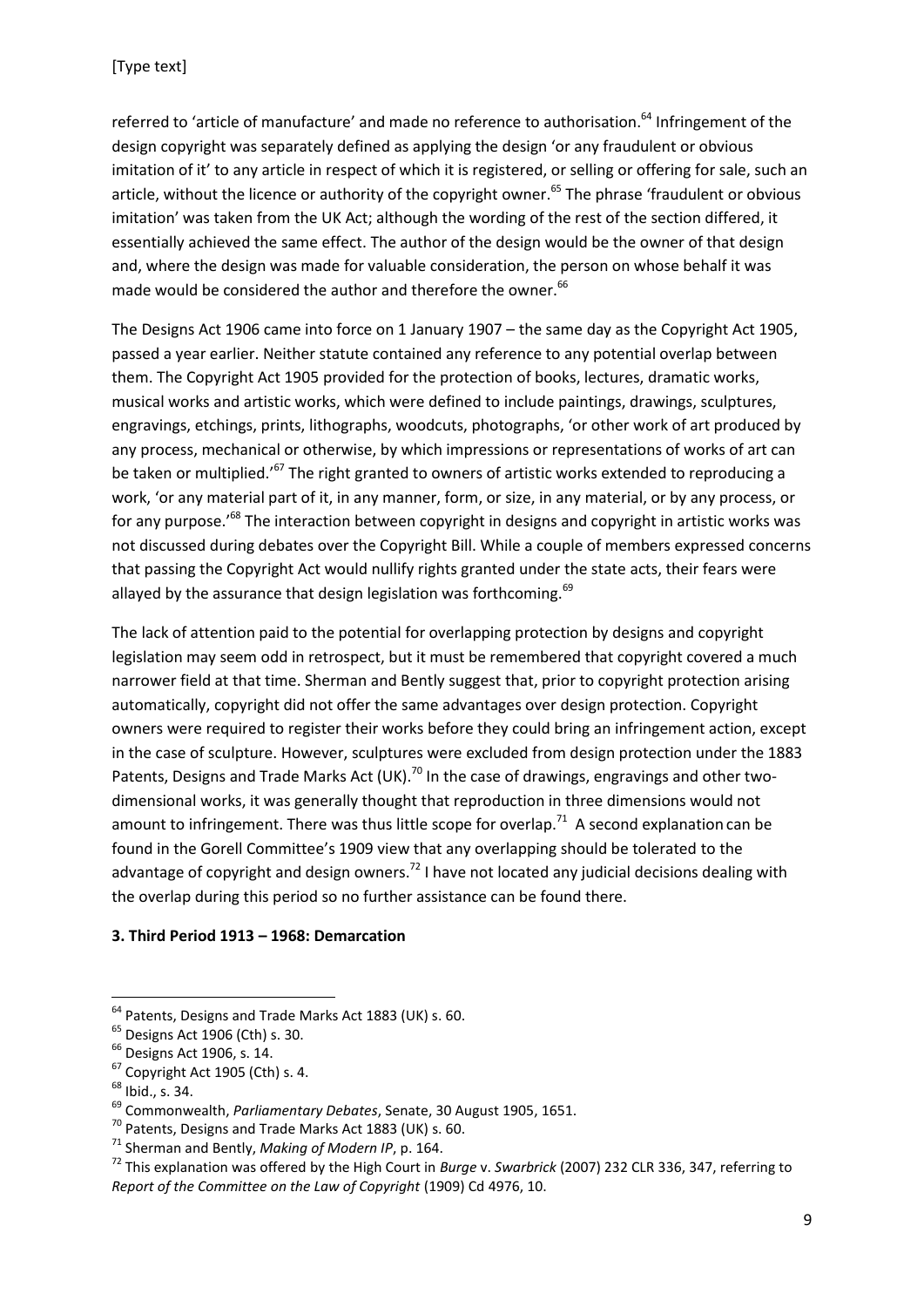The Copyright Act 1905 did not last long. In 1912, it was repealed and replaced by a statute which implemented the UK's Copyright Act  $1911.<sup>73</sup>$  The UK, or Imperial, Act was annexed in the Schedule to the Copyright Act 1912. This statute specified that copyright subsisted in 'every original literary, dramatic, musical and artistic work' but introduced a different definition of 'artistic works', which was defined to include 'works of painting, drawing, sculpture and artistic craftsmanship, and architectural works of art and engravings and photographs.<sup>74</sup> No criteria or standard of artistic or aesthetic merit was laid down. The statute also introduced a broader approach to the rights created in respect of works, to include the 'right to produce or reproduce the work or any substantial part thereof in any material form whatsoever'.<sup>75</sup> Having extended the rights and the subject matter, the statute did address the potential overlap between such copyright works and designs. Section 22 provided that the Act did not apply to 'designs capable of being registered under the [Designs Act 1906], except designs which, though capable of being so registered, are not used or intended to be used as models or patterns to be multiplied by any industrial process.<sup>76</sup>

The only member who queried the exclusion of registrable designs in the House of Representatives was Sir Robert Best.<sup>77</sup> He argued that the exclusion of designs under the Copyright Act was 'unjust to the enterprising men, who pay highly to secure the designs of great artists, because a design registered under the Designs and Patents Act is protected for five years only'.<sup>78</sup> However, he was assuaged when he was reminded that earlier in the week Parliament had passed legislation allowing registration to be extended for two further periods of five years each, following a similar amendment being made in the UK.<sup>79</sup>

The interpretation of section 22 has given rise to considerable difficulty over the years.<sup>80</sup> Clearly, the intention behind it was to avoid dual protection under both copyright and designs law, forcing artistic works under the former head and industrially produced products under the latter head. However, it did not completely exclude the operation of copyright in relation to designs which can be registered under the Designs Act, but rather 'cut down its ambit'.<sup>81</sup> Thus, a drawing which could also be a registrable design if applied to an article would not be protected by copyright law against being reproduced in three dimensions, and would have to be registered under the Designs Act to gain such protection. However, such a drawing would still be protected against reproduction in two dimensions under the Copyright Act (because in such a case it would not fulfil the criteria of a design under the Designs Act as being applied to an article). Moreover, even where such drawings were also potentially registrable as designs, copyright would continue to treat them as artistic works if there was no intention for such works to be used industrially ('as models or patterns to be multiplied by any industrial process') and they would be protected by the Copyright Act 1912.

 $^{73}$  An Act relating to Copyright (No 12 of 1912) (Cth).

<sup>74</sup> Copyright Act 1 & 2 Geo 5 (1911) (UK) s. 35.

<sup>75</sup> Copyright Act 1912, Schedule, s. 2.

 $^{76}$  Ibid s. 22. The Australian Act instructed that the Designs Act 1906 (Cth) would be read for the Patents and Designs Act 1907 (UK).

 $77$  Best had worked in a printing office as a young man before becoming a solicitor and then a politician.

<sup>78</sup> Commonwealth, *Parliamentary Debates*, House of Representatives, 30 October 1912, 4869 (Sir Robert Best MP).

 $79$  An Act to amend the Designs Act 1906 No. 14 of 1912 (Cth) s. 3.

<sup>80</sup> See the discussion in *Interlego AG and Another* v*. Croner Trading Pty Ltd* (1992) 39 FCR 348, 355, 366-9.

<sup>81</sup> *Interlego AG and Another* v. *Croner Trading Pty Ltd* (1992) 39 FCR 348, 355 per Gummow J, citing Blanco White, *Patents for Inventions* (4<sup>th</sup> ed, 1974), pp. 331-2.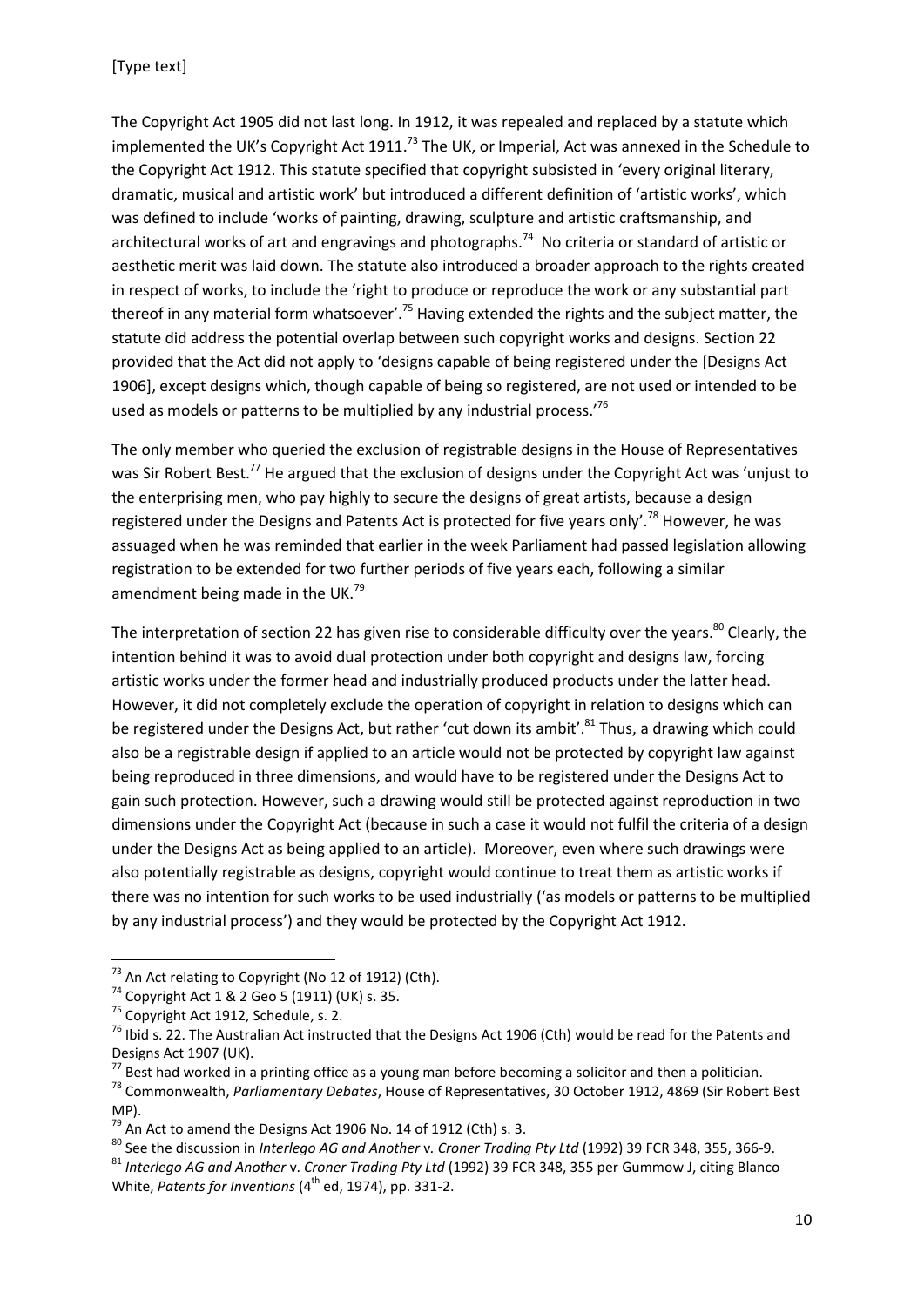With only a few amendments of any significance in the 1930s, $^{82}$  the Copyright Act 1912 continued in force for fifty six years. Despite the steadily rising number of design applications and registrations, only a handful of cases relating to designs came before the courts in the period up to 1968,<sup>83</sup> of which only one involved the operation of section 22 of the Copyright Act. In *Buzacott & Co v Dutch*,<sup>84</sup> the plaintiff failed in its action for infringement of copyright in its catalogue containing illustrations of its gates, fences, seats and articles in tube and wire. The NSW Supreme Court found that the illustrations of the articles were engravings under the Copyright Act, but also designs which were capable of registration under the Designs Act 1906 and were intended to be used as models or patterns to be multiplied by an industrial process. Thus, section 22 operated to exclude their protection under copyright law.





 $\overline{a}$  $^{82}$  Copyright Act 1933 No. 68 of 1933 (Cth); Designs Act 1933 No. 26 of 1933 (Cth); Designs Act 1934 No. 42 of 1934 (Cth); Copyright Act 1935 (Cth) (no 17 of 1935).

<sup>83</sup> *Buzacott & Company Limited* v. *Cyclone Proprietary Limited* (1920) 27 CLR 286; *Buzacott & Co Ltd* v*. Dutch*  (1929) 30 SR (NSW) 22, 46 WN (NSW) 210; *Macrae Knitting Mills Limited* v*. Lowes Limited* (1936) 50 CLR 725; *In re Wolanski* (1953) 88 CLR 278; *Inala Industries Pty Ltd* v. *Associated Enterprises Ltd* [1960] Qd R 562; *J W Tomlin Pty Ltd* v. *Malleys Ltd* [1960] NSWR 454, 77 WN (NSW) 723, 2 FLR 142; *Malleys Limited* v. *J W Tomlin Pty Limited* (1961) 180 CLR 120; *D Sebel & Co Ltd* v. *National Art Metal Co Pty Ltd* (1965) 10 FLR 224; *Hella-Australia Pty Ltd* v. *Quinton Hazell (Aust) Pty Ltd* [1968] 1 NSWR 235, 86 WN (Pt 1) (NSW) 243; 10 FLR 86.

<sup>84</sup> *Buzacott & Co Ltd* v. *Dutch* (1929) 30 SR (NSW) 22, 46 WN (NSW) 210.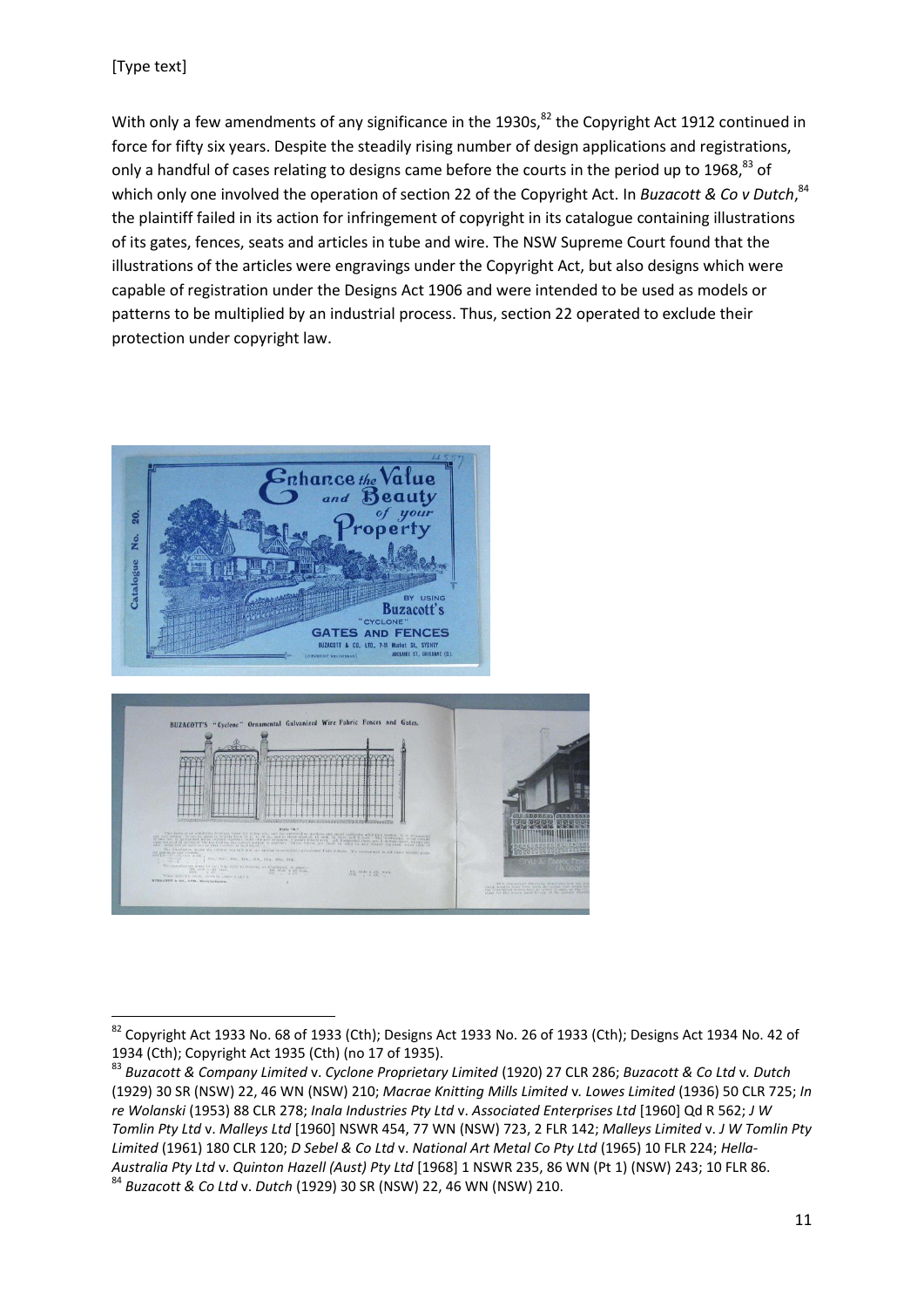Pages from a 1915 Buzacott catalogue.<sup>85</sup>

Although the judge in this case indicated some unhappiness with the decision he considered he was bound to make,<sup>86</sup> the very small number of cases being litigated means no great level of local dissatisfaction with section 22 is perceptible.<sup>87</sup> However, this was not the case in the UK, the jurisdiction to which the Australian courts repeatedly turned for precedent in the small number of decisions coming before them. In *King Features Syndicate v O & M Kleeman*<sup>88</sup> the House of Lords held that the copyright in 'Pop-Eye' cartoons was infringed by the unauthorised manufacture of 'Pop-Eye' dolls and brooches copied from those cartoons, notwithstanding section 22. Although the Pop-Eye merchandise was manufactured industrially, their Lordships found that copyright continued to operate because at the time the cartoons were made the artist had no intention to use them industrially. When the Gregory Committee was appointed ten years later to look into possible reform of copyright law in the UK, it paid particular attention to this case, stating it demonstrated the inequitable results that could flow from making the protection of copyright turn upon the intention of the artist, as mandated by section 22 of the Imperial Copyright Act. Moreover, the Committee also took the view that the case meant that dual protection would be available under both copyright and designs law, something it considered undesirable. <sup>89</sup>

Five years after the Gregory Committee delivered its report, the UK amended its copyright law. <sup>90</sup> In Australia, this brought to an end the long period of stability which had followed the enactment of the Copyright Act 1912.<sup>91</sup> In 1958 the Attorney-General appointed a Committee, chaired by a former attorney-general and judge J A Spicer, to consider whether any of those amendments should be incorporated into Australian law. The Spicer Committee devoted only 9 paragraphs to the question of industrial designs.<sup>92</sup> It took the view that 'extensive inquiry into the revision of the Designs Act<sup>'93</sup> went beyond its terms of reference but did briefly note that a recent New Zealand Committee had recommended that all designs which were original artistic works should be protected as copyright

 $93$  ibid., 83.

<sup>85</sup> Ernest Walter Buzacott and Albert Killear Garven, *Buzacott's Cyclone Gates and Fences*. Copyright Registration 1 Nov 1915. National Archives of Australia, A1336, 4557.

<sup>&</sup>lt;sup>86</sup> Long Innes J stated, 'Although I am clearly of opinion that in its details the defendant's catalogue has been largely copied from those of the plaintiff, as is in fact not denied, I am unable to give the plaintiff the more extended relief which, but for the provisions of s.22, I would gladly give him.' *Buzacott & Co Ltd* v. *Dutch* (1929) 30 SR (NSW) 22, 25.

<sup>87</sup> In 1971, the case of *Koloszy* v. *K. Biro & Co. Pty Ltd* [1971] 2 NSWLR 444 also had to decide upon the operation of s. 22, as the works in question were made before the Copyright Act 1968 commenced. Hope J noted the difficulties associated with applying s. 22 in different relation to different kinds of works.

<sup>88</sup> *King Features Syndicate Inc. and Betts* v. *O & M Kleeman Ltd.* [1941] AC 417; (1941) 1B IPR 215; [1941] 2 All ER 403. See UK Chapter for more detail.

<sup>&</sup>lt;sup>89</sup> Report of the Copyright Committee (1951) Cd 8662, 82-93. Although note that in his speech, Lord Wright stated: 'If the [relevant designs] had been registered and if the [Patents and Designs] Acts had been otherwise complied with, they would have acquired the rights under the Patents and Designs Act, which are much narrower than those given by the Copyright Act…Having these rights as designs, they were not to have any further or other rights under the Copyright Act.' *King Features* v. *Kleeman* [1941] AC 417, 439.  $90$  Copyright Act 1956 4 & 5 Eliz. 2 c. 74 (UK).

<sup>&</sup>lt;sup>91</sup> A stability which Ricketson has noted as 'remarkable' in light of the large number of amendments and divisive conflicts generated following the enactment of the Copyright Act 1968: Ricketson, 'Imperial Copyright Act in Australia', 73.

<sup>&</sup>lt;sup>92</sup> Report of the Committee Appointed by the Attorney-General of the Commonwealth to Consider what Alterations are Desirable to The Copyright Law of the Commonwealth (Australian Government Printer, Canberra, 1959), 82-83.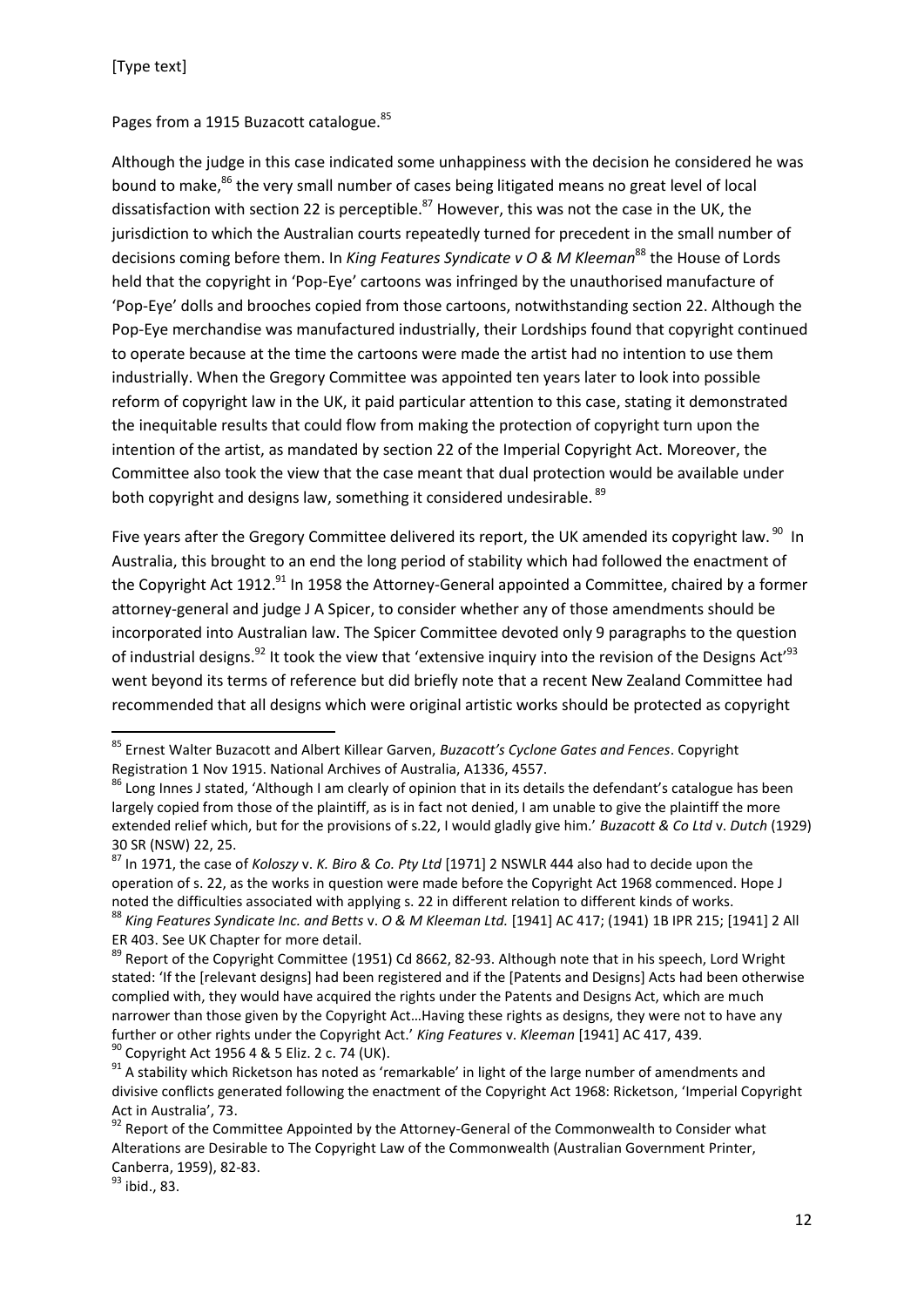works. The Committee indicated that, had it been authorised to make recommendations regarding reform of design law, it might have taken a similar approach. In the end, however, it simply adopted the discussion of the UK Gregory Committee in relation to the overlap between designs and copyright.

To conclude, during this lengthy period of history, it appears that the approach in Australia was one of demarcation between copyright and designs (notwithstanding the decision in *King Features v Kleeman*). Which regime would apply would depend on the form in which the work was, or was intended, to be exploited. If it was exploited as a design and applied to articles, then it would fall under designs law; if, however, the work was exploited in two dimensions, such as a drawing or painting, it would be protected by copyright.

# **4. Fourth Period 1969 – 1980: Demarcation**

After the Spicer Committee reported, it was to be another 7 years before the Australian Government took any legislative action. Eventually it passed the Copyright Act 1968, which made a number of changes to copyright law, including an attempt to re-shape the copyright/designs overlap. The Act continued to provide copyright for a closed list of 'works', being literary, artistic, dramatic and musical works. It remained the case that eligibility for copyright protection turned solely on 'skill, labour and judgment' rather than any artistic merit.<sup>94</sup> It also protected 'subject matter other than works', being films, sound recordings, broadcasts and published editions. As with the Copyright Act 1956 (UK), 'artistic works' were protected against reproduction in 'a material form'.<sup>95</sup> This was limited by section 71, which provided that making an object in three dimensions would not infringe copyright in a work in two dimensions, and vice versa, if the object in question 'would not appear to persons who are not experts in relation to objects of that kind to be a reproduction of the artistic work.<sup>'96</sup> These provisions meant there was potential for designs to be protected under both copyright law and design legislation. The overlap was to be managed in sections 74-77 of the Act which essentially reproduced the scheme of the 1956 UK Act with a few drafting amendments.

The scheme set up by these Acts operated so that the use of an artistic work as an industrial design would not affect any *subsistence* of copyright in that work. It would, however, affect whether certain acts would be found to be *infringements* of that copyright.<sup>97</sup> A new concept, the 'corresponding design', was introduced in an attempt to clarify the distinction between artistic works and designs. This 'corresponding design' was defined as: 'in relation to an artistic work…a design that, when applied to an article, results in a reproduction of that work.<sup> $98$ </sup> Two potential situations were addressed: one arising where copyright subsisted in an artistic work, and a 'corresponding design' was registered under the Designs Act 1906; the other arising where copyright subsisted in an artistic work, and a 'corresponding design' was applied industrially to articles which are sold, let for hire, offered or exposed for sale or hire, but that corresponding design was *not* registered under the

**<sup>.</sup>** <sup>94</sup> *Sands and McDougall Pty Ltd* v. *Robinson* (1917) 23 CLR 49.

<sup>95</sup> Copyright Act 1968 s. 31

<sup>96</sup> Copyright Act 1968 s. 71.

 $97$  J. C. Lahore, 'Industrial Designs and the Copyright Act of 1968 – The problem of dual protection' (1969) 43 *Australian Law Journal*, 139, 144.

<sup>98</sup> Copyright Act 1968 s. 74.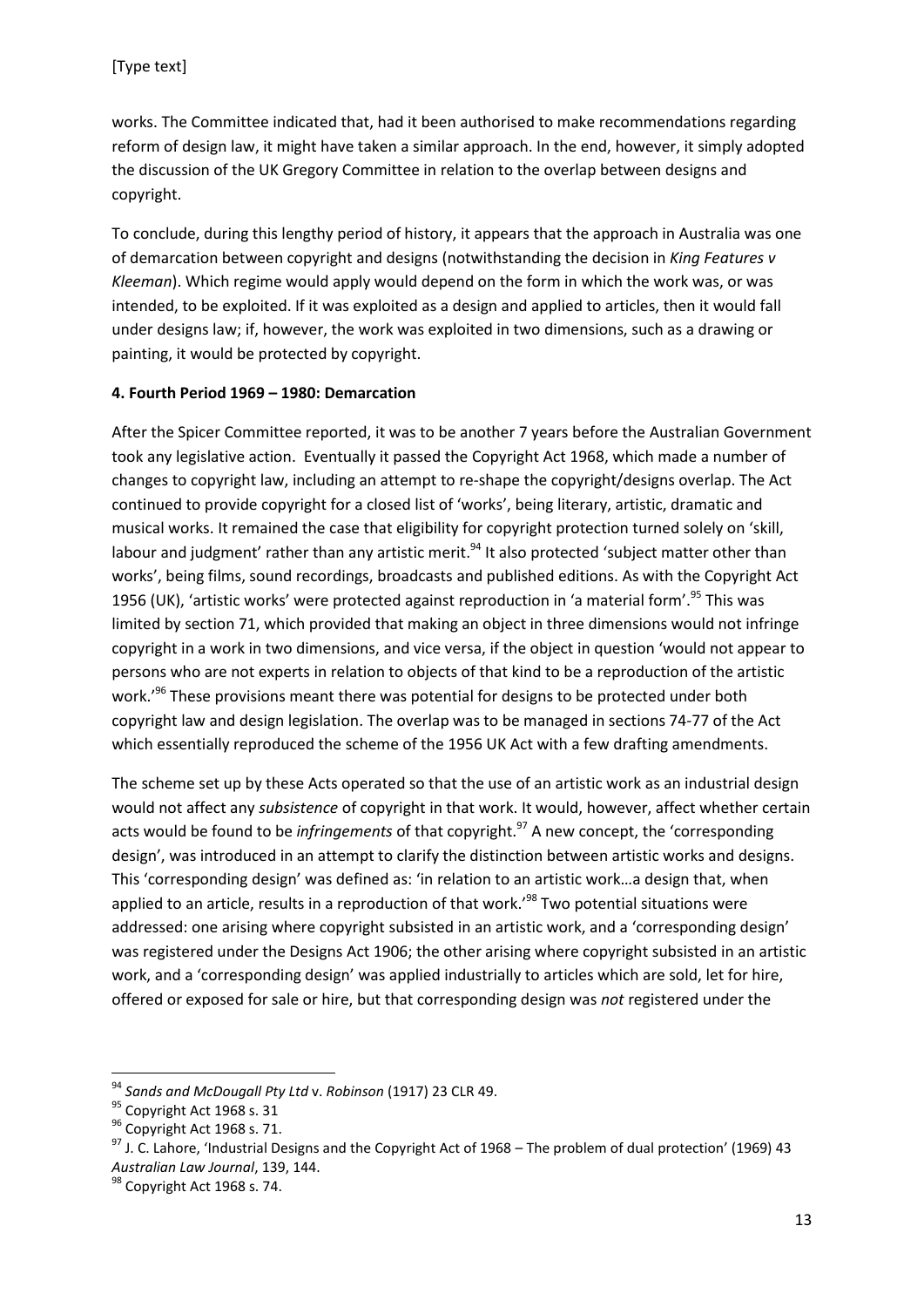Designs Act in respect of those articles. The Copyright Regulations 1969 provided that a design would be deemed to be 'industrially applied' if it was applied to more than fifty articles.<sup>99</sup>

In both situations, it would not be an infringement of copyright to do anything in relation to an article which would be within the scope of the protection of the Designs Act, whether the design was registered (section 75) or not registered but industrially applied (section 77) either during the 15 years of actual or putative protection, or thereafter. In relation to protection after the expiration of 15 years, it would not be an infringement of copyright to do anything within the scope of copyright in the design 'as extended to all associated designs and articles.<sup>'100</sup>

Again, in both situations copyright would remain in the design/artistic work in question, but could only be infringed by doing some other act not covered by the protection granted under the Designs Act. This made more explicit the distinction between works in three-dimensions, or as applied to articles, and works in two-dimensions. As Attorney-General Bowen explained in his second reading speech: 'Thus, if a cartoon character is used to decorate children's plates, so as to use it after the expiration of 15 years from the time those plates came on the market will not infringe any rights in respect of the artistic copyright in the drawing of the character, but to reproduce it in a magazine would be an infringement of copyright.<sup>'101</sup> Thus, an artistic work, such as a cartoon character, could be registered as a design and exploited industrially during the fifteen years, during which time the owner could use their design registration to control uses that fell within the scope of the registration and the copyright in an artistic work to control other uses; following the expiry of the registration period, copyright would continue to apply to the latter uses.

A further important amendment came in the form of regulations passed the following year. Again echoing the UK scheme to mediate overlaps, the Design Regulations 1969 provided that designs for articles in certain specified classes would be excluded from registration under the Designs Act 1906. These classes were: works of sculpture other than casts or models used or intended to be used as models or patterns to be multiplied by an industrial process; wall plaques; medals; and, 'articles that are primarily literary or artistic in character and on which there is printing', such as book jackets, calendars, certificate, dressmaking patters, maps, plans and postcards.<sup>102</sup> Such articles could not lose copyright protection, even if a corresponding design were to be applied industrially, by virtue of section 74 of the Copyright Act 1968.

Two years after the 1968 Act was passed, a Committee was appointed by the new Attorney-General to give a more thorough examination of the law relating to designs, to recommend whether any changes needed to be made to the law, and also to consider the introduction of a system of 'utility models', or petty patents.<sup>103</sup> This Committee was chaired by Justice Robert Franki and delivered two separate reports in 1973; the first report dealt with designs and the second with patents.

In relation to designs, the Franki Committee considered a number of problems or potential problems with the law as it then stood. Once again, the UK law was taken as the starting point and each

**<sup>.</sup>** <sup>99</sup> Copyright Regulations 1969 r. 17.

 $100$  Copyright Act 1968 s. 75.

<sup>101</sup> Commonwealth, *Parliamentary Debates*, House of Representatives, 16 May 1968, 1533 (Attorney-General Nigel Bowen).

<sup>&</sup>lt;sup>102</sup> Designs Regulations 1969 r. 2.

<sup>103</sup> Designs Law Review Committee, *Report on the Law Relating to Designs* (1973) ('Franki Report').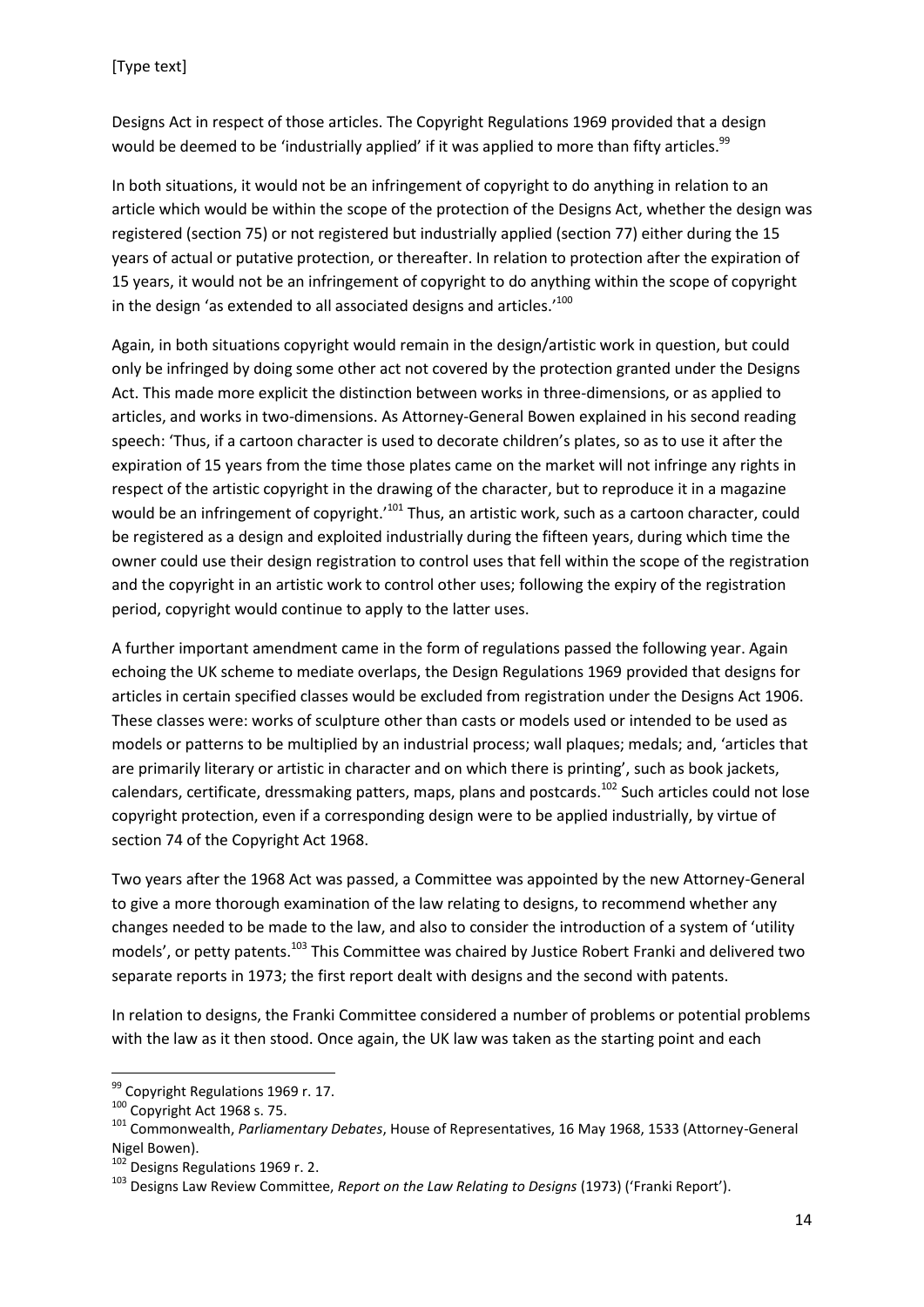section of both statutes was compared, with a discussion of relevant cases. Considerable attention was paid to the copyright-design overlap issues. The Franki Report had noted that since the passing of the Copyright Act 1968, which had adopted the UK position, there had been developments both legislative and judicial in the UK requiring consideration. Indeed, in 1968, the UK had passed an amending Act which altered the position there. The Design Copyright Act 1968 (UK) allowed dual protection lasting 15 years from the date on which the corresponding design was first published.<sup>104</sup> The Franki Committee made inquiries as to what had motivated such a change, and was informed that it responded to representations made by manufacturers of art metal work and jewellery.<sup>105</sup>

The Franki Committee was not, however, persuaded of the value of such provision and declared it was opposed to dual protection, despite having received a number of submissions ('including some well-documented submissions from the Walt Disney Organisation<sup>106</sup>) in its favour. It stated firmly: 'It seems to us that a person should be able to make whatever use of an article he pleases if, in accordance with the usual practice in the industrial field, he finds on a proper examination of the records that the article is not covered by any patent or design protection in Australia.<sup>107</sup> The Report referred to a number of recent UK cases which demonstrated the uncertainty that flowed from dual, or cumulative, protection.<sup>108</sup> It also considered whether it would be desirable from an international point of view to adopt dual protection, noting that some had argued before it that if dual protection were introduced Australian manufacturers would be able to obtain the benefit of copyright protection for works of applied art in other Berne Convention countries, without having to go to the trouble of registering designs. However, the Committee took the view that the breadth of the definition of 'artistic work' in Australia would mean that dual protection would open up copyright protection to a broader range of articles in Australia than would be protected by copyright in overseas countries. It further thought that the imprecise definition of 'works of applied art' would simply lead to greater uncertainty for manufacturers.<sup>109</sup> As a result, the Report recommended retaining sections 74 – 77 with certain modifications, as well as alterations to a number of other aspects of the Designs Act.

Further developments occurring in the UK in this period also required consideration by the Franki Committee. The first was the case of *Dorling v Honnor Marine Ltd.*<sup>110</sup> In this case, the Court of Appeal had found that where the artistic copyright lay in two-dimensional plans for dinghies, which had been produced industrially in three dimensions, the owner of copyright in the plans retained full copyright because the corresponding design was unregistrable – the plans themselves being unregistrable according to the regulations, and the parts, kits and shape of the completed boat being unregistrable on the basis of functionality.<sup>111</sup> This case, and those which followed it, were said to

 $104$  Design Copyright Act 1968 c. 68 (UK), s. 1.

<sup>105</sup> Franki Report, 56.

<sup>106</sup> Franki Report, 52.

<sup>&</sup>lt;sup>107</sup> Franki Report, 53, [255].

<sup>108</sup> The cases referred to were: *IMI Developments Ltd & Anor* v. *R. C. Harrison Ltd.* [1970] RPC 299; *Merchant-Adventurers Limited* v. *M. Grew & Company Ltd* (1971) 3 WLR 791; *Sifam Elecrtrical Instrument Co. Ltd* v. *Sangamo Weston Ltd* [1971] FSR 337; [1971] 2 All ER 1074; *Antocks Lairn Ltd* v. *I. Bloohn Ltd.* [1972] RPC 219; *Temple Instruments Ltd* v. *Hollis Heels Ltd* [1971] FSR 634.

 $109$  Franki Report, 55 [259] - [260].

<sup>110</sup> *Dorling* v. *Honnor Marine Ltd* [1965] 1 Ch 1; [1964] 2 WLR 195; [1964] 1 All ER 241.

<sup>111</sup> *Dorling* v. *Honnor Marine Ltd* [1956] 1 Ch 1, 19 (per Danckwerts LJ).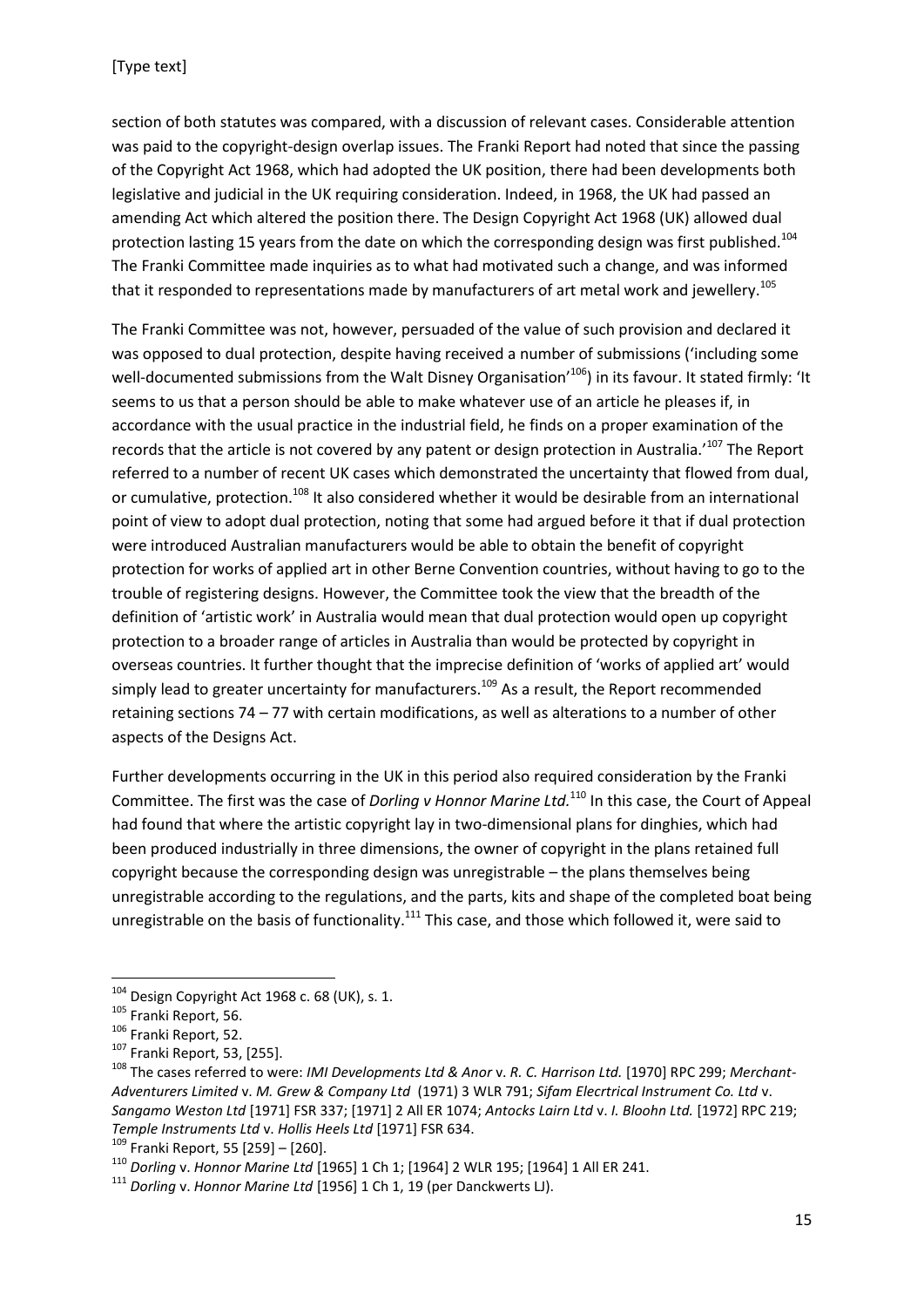lead to 'bizarre outcomes'<sup>112</sup> and to be 'illogical'<sup>113</sup> in giving the more expansive protection offered by copyright to things found ineligible for the lesser protection of design rights.

The second development came when the House of Lords was called upon to determine the meaning of the final phrase of the definition of 'design' which excluded from protection features of shape or configuration 'dictated solely by the function which the article to be made in that shape or configuration has to perform'. In *Amp Inc v Utilux Pty Ltd*, Lord Reid held that: 'If the shape is not there to appeal to the eye but solely to make the article work then this provision excludes it from statutory protection.<sup>'114</sup> The Franki Committee considered this approach should not be reflected in the Australian legislation, which should be as broad as practicable. While function itself should not be capable of protection through design legislation, it should not be a bar to registration.

In addition, a series of cases confirmed that not only were technical drawings considered artistic works, but that they could be infringed by indirect copying of a three-dimensional work produced from them,<sup>115</sup> thereby expanding the remit of copyright for such works. This undermined the role of the 'non-expert' defence, which provided that the making of an object in three dimensions would not infringe copyright in the artistic work in two dimensions, and vice versa, if it did not appear to a non-expert to be a reproduction.

Notwithstanding these UK developments, there was no case law explicitly concerning the overlap between copyright and designs in Australia during this period. The regime of demarcation continued but the question of whether functional designs were excluded from design protection did divide opinions in the courts.<sup>116</sup> Because UK developments revealed that such exclusions could re-enliven copyright protection in respect of functional designs, concerns were growing about the potential for over-broad protection for industrial products.

# **5. Fifth Period 1981 – 1990: Demarcation**

Although both Franki Reports were delivered in 1973, the government first took action on the second one, which had found that there was a 'gap' in the law for functional inventions that were not inventive enough for patent protection. In 1979 Parliament passed legislation amending the Patents Act 1952 which created a system of petty patents – patents with the same inventiveness threshold as a standard patent but which were easier and cheaper to obtain and would last only six years.<sup>117</sup>

Two years later, Parliament turned its attention to amendments to the law relating to designs. The Designs Amendment Act 1981 enacted a number of the Committee's recommendations. As a matter of nomenclature, the title of the Designs Act was altered from 'Copyright in Industrial Designs' to

 $\overline{a}$ <sup>112</sup> Whitford Committee, Cmnd 6732 (1977), [97].

<sup>113</sup> Franki Report, 59.

<sup>114</sup> *AMP Inc.* v. *Utilux Pty Ltd* [1972] RPC 103, 110.

<sup>115</sup> *Solar Thomson Engineering Co. Ltd* v. *Barton* [1977] RPC 537, *L. B. (Plastics) Ltd* v. *Swish Products Ltd* [1979] RPC 551.

<sup>116</sup> See *Mangraviti* v*. Vardi* [1976] 2 NSWLR 225; *Clive Investments Pty Ltd* v. *Paul Segaert Pty Ltd* (1966) 36 Australian Official Journal of Patents, Trade Marks and Designs 1577; *Malleys Ltd* v. *J. W. Tomlin Pty Ltd* (1961) 180 CLR 120; *D. Sebel & Co Ltd* v*. National Art Metal Co Pty Ltd* (1965) 10 FLR 224

<sup>&</sup>lt;sup>117</sup> Patents Amendment Act 1979 No. 9 of 1979 (Cth).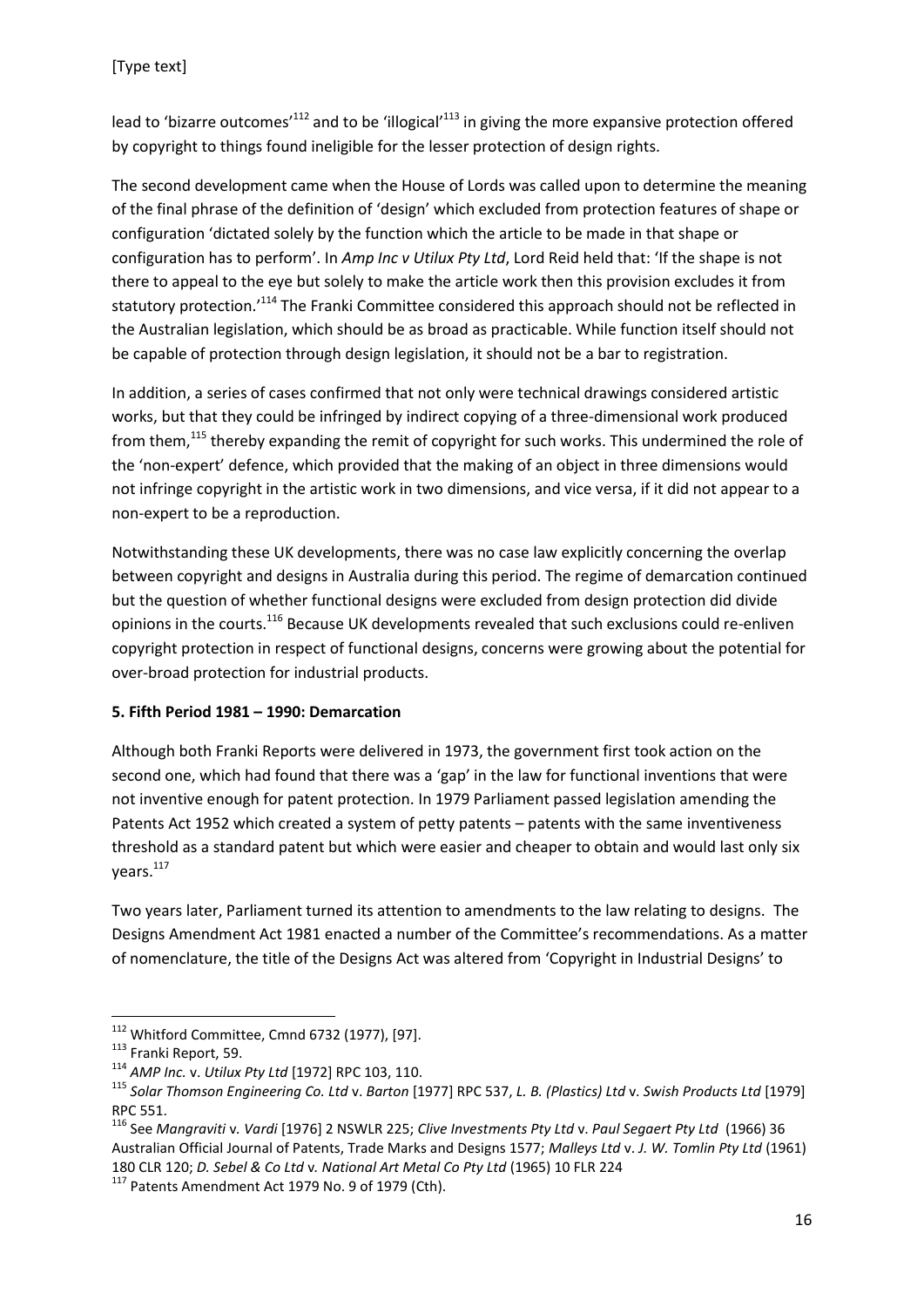simply 'designs'.<sup>118</sup> The Franki Report had observed that the Act did not give merely a right against copying, but rather a monopoly in the design, meaning the use of the word 'copyright' was 'not only inappropriate but ... likely to be confusing'.<sup>119</sup> The definition of 'design' was also amended and a path between the UK Act and the existing Australian Act was chosen. The UK definition, derived from the 1919 Act as amended in 1949, was as follows:

In this Act the expression 'design' means features of shape, configuration, pattern or ornament applied to an article by any industrial process or means, being features which in the finished article appeal to and are judged solely by the eye, but does not include a method or principle of construction or features of shape or configuration which are dictated solely by the function which the article to be made in that shape or configuration has to perform.<sup>120</sup>

The definition adopted in the Designs Amendment Act was:

'Design' means features of shape, configuration, pattern or ornamentation applicable to an article, being features that, in the finished article, can be judged by the eye, but does not include a method or principle of construction.<sup>121</sup>

The Franki Report had approved of the phrase 'features of shape, configuration, pattern or ornamentation' on the basis its meaning was reasonably well established by the courts and a new form of words might lead to uncertainty in litigation. It did, however, make what it considered to be some improvements to the drafting.<sup>122</sup> Responding to the developments noted above, in particular the decision in *Amp v Utilux*, the Australian Act also departed from the UK definition in relation to the exclusion of features of shape or configuration 'dictated solely by the function which the article to be made in that shape or configuration has to perform'. Not only was the UK phrase to be omitted from the definition, an additional section was added stating that 'An application for registration of a design shall not be refused, and a registered design is not invalid, by reason only that the design consists of, or includes, features of shape or configuration that serve, or serve only, a functional purpose.'<sup>123</sup>

Two other alterations made in 1981 were to abolish the practice of registering designs in classes, as had already occurred in the UK, and to extend the period of protection from a maximum of fifteen years, to a maximum of sixteen years. No specific action was taken in relation to the overlap between copyright and designs at that time, but a new cause for concern was emerging. This was that the expansion of copyright to cover technical drawings, reproduced in both three and two dimensions, would lead to anti-competitive restriction of the spare parts market. Faced with this problem in the UK, the House of Lords created a 'spare parts exception' to copyright law in *British*  Leyland Motor Corp v Armstrong Patents Co Ltd.<sup>124</sup> The exception was not applied in Australia by Wilcox J who referred to it in the Federal Court as 'remarkable' and 'a major qualification upon the

 $\overline{a}$ 

<sup>&</sup>lt;sup>118</sup> Designs Amendment Bill Act 1981 (Cth) s. 4.

<sup>119</sup> Franki Report, 30, [133].

<sup>&</sup>lt;sup>120</sup> Registered Designs Act 1949 c.88 (UK), s. 1.

<sup>&</sup>lt;sup>121</sup> Designs Amendment Act 1981 (Cth) s. 5.

<sup>122</sup> Franki Report, 6-8.

<sup>&</sup>lt;sup>123</sup> Designs Amendment Act 1981 (Cth) s. 18.

<sup>124</sup> *British Leyland Motor Corp* v. *Armstrong Patents Co Ltd* [1986] AC 577; (1986) 6 IPR 102.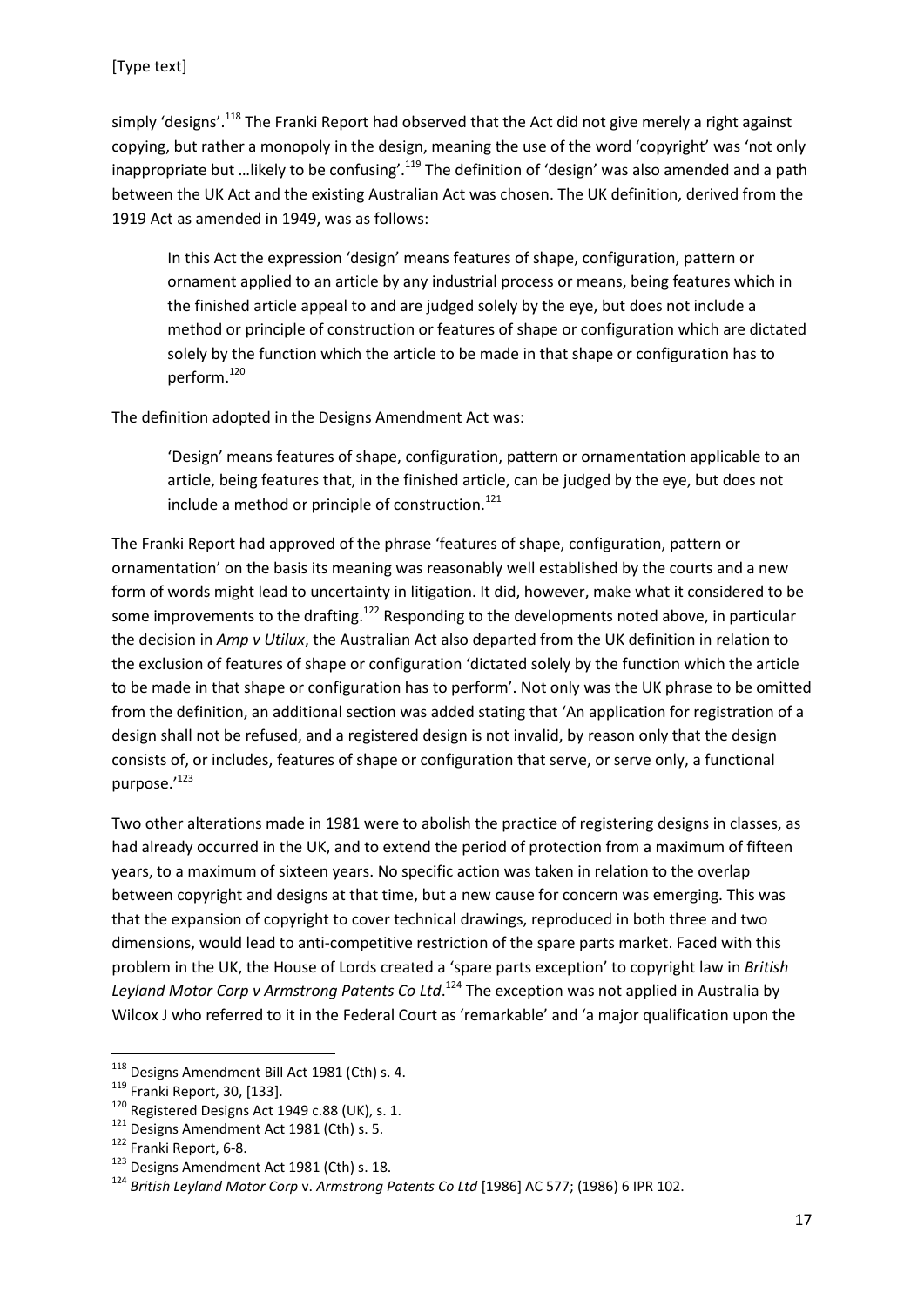$\overline{a}$ 

scheme laid out – wisely or unwisely – under the United Kingdom copyright and designs legislation.'<sup>125</sup> He held that design drawings excluded from the definition of 'design' in the Designs Act 1906, by reason of being 'a method or principle of construction', retained copyright protection.<sup>126</sup>

At the same time, several other cases before the courts demonstrated that the demarcation approach could operate to deny both copyright and design protection in cases where artistic works were registrable as corresponding designs, but had not been registered prior to being industrially applied – results which were perceived to lead to injustice in those particular cases.<sup>127</sup> Nevertheless, the policy of demarcation continued to be considered appropriate, despite the difficulties occasioned by negotiating its boundaries. As Deane J explained in the High Court decision of *Hart v Edwards Hot Water Systems*:

The present case falls in an area in which one should be conscious of the distinct functions performed by the law of copyright and the law of patents and industrial designs and of the desirability of maintaining at least the semblance of a boundary between their respective fields of operation. The convoluted path by which a three-dimensional object has been held to be an infringement of the copyright in a technical drawing which has been neither factually copied or even seen illustrates the incursions which copyright – with its extended life but more limited protection, its lack of requirement of novelty or true inventiveness and its minimal standards of originality – is capable of making into what would ordinarily be seen as the proper domains of the law of patents and the law of industrial designs.<sup>128</sup>

# **6 The Sixth Period 1990 - 2003: Partial cumulation and demarcation**

In light of the ongoing problems, the Government commissioned a further investigation by the Attorney-General's Department, which published a discussion paper and received submissions in 1987.<sup>129</sup> In 1989 an amending Act was passed, altering a number of aspects of copyright law and commencing on 1 October 1990.<sup>130</sup> In terms of the copyright/design overlap, the Act repealed the much criticised section 71 (the 'non-expert' defence) in its entirety.<sup>131</sup> Still more significantly, it introduced for the first time, partial cumulation of designs and copyright, by amending sections 74, 75 and 77 in order to ensure that three-dimensional industrial products could not receive copyright protection, but two-dimensional ones could.

<sup>125</sup> *Warman International Ltd and Ors* v. *Envirotech Australia Pty Ltd and Ors* (1986) 11 FCR 478, 499. <sup>126</sup> Ibid, 496.

<sup>127</sup> *Glamagard Pty Ltd.* v. *Enderslea Productions Pty Ltd* (1985) 1 NSWLR 138; (1985) 59 ALR 740; *Hutchence and Ors* v. *South Seas Bubble Co. Pty Ltd and Ors* (1986) 64 ALR 330; *Flamingo Park Pty Ltd* v. *Dolly Dolly Creation Pty Ltd and Ors* (1985) 65 ALR 500.

<sup>128</sup> *S. W. Hart & Co. Pty Ltd.* v. *Edwards Hot Water Systems* (1985) 159 CLR 466, 495. See also *Kevlacat Pty Ltd* v. *Trailcraft Marine Pty Ltd* (1987) 79 ALR 534, 550-551.

<sup>129</sup> Attorney-General's Department's Discussion Paper, *Copyright Protection for Artistic Works Industrially Applied* (Canberra: Australian Government Publishing Service, 1987).

 $130$  Copyright Amendment Act 1989 No 32 1989 (Cth).

<sup>131</sup> Copyright Act 1968 (Cth) s. 71, repealed in Copyright Amendment Act 1989 (Cth), Schedule s. 17. For criticism, see *S. W. Hart & Co. Pty Ltd.* v. *Edwards Hot Water Systems* (1985) 159 CLR 466, 475, where Gibbs CJ observed: 'Although the object of the provisions is understandable, the form in which they are expressed, involving the use of a triple negative, is not altogether clear, and their application proves difficult in practice'; see also *Dorling* v. *Honnor Marine Ltd* (1956) 1 Ch 1, 19 and *L. B. (Plastics) Ltd* v. *Swish Products Ltd* [1979] RPC 551, 635-6.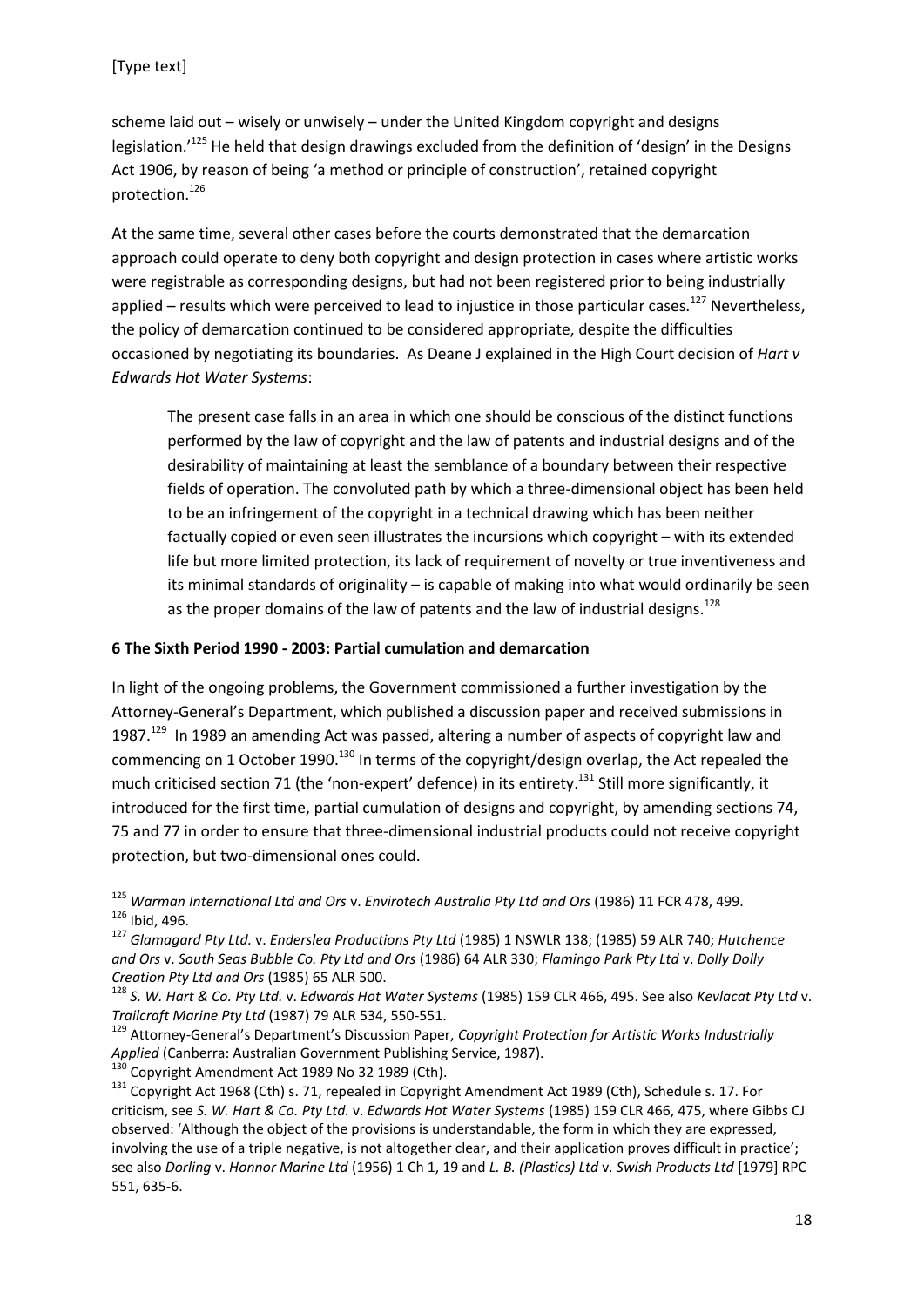It achieved this by amending the definition of 'corresponding design' to add the phrase 'but does not include a design consisting solely of features of two-dimensional pattern or ornament applicable to a surface of an article.<sup>132</sup> Limiting the exclusion of copyright to three-dimensional works meant that the two-stage process which dealt with the situation during and after registration was no longer necessary. Thus, the sections limiting the operation of copyright where a corresponding design had, and had not, been registered could be simplified.<sup>133</sup> Further language was added to avoid the outcome in *Dorling v Honnor Marine Ltd*<sup>134</sup> and subsequent cases holding that designs which were unregistrable because they were functional, nor not new and original, or could not be 'judged by the eye' retained copyright protection.<sup>135</sup> Thus, section 77(3) was added in an attempt to make it clear that it was only where the corresponding design was unregistrable through the operation of the Regulations excluding certain designs from registrability that copyright in an artistic work would remain in force.<sup>136</sup>

Copyright protection was not, however, removed for all three dimensional artistic works that had been industrialised. Section 77 was altered to carve out an exception for buildings, models of buildings and works of artistic craftsmanship. Copyright would therefore continue to subsist in such works unless they were registered as designs, whereupon they would lose copyright and rely solely on the protection given by registration. This was not a recommendation of the Franki Committee nor covered in the Attorney-General's discussion paper. According to the Explanatory Memorandum, the reason for introducing this exception was because it was considered that such works are 'more appropriately protected under the [Copyright] Act whether industrially applied or not.<sup>137</sup>

The 1989 Act had only passed upon the assurance that the Attorney-General's Department would conduct an urgent review of designs law. A Committee was subsequently appointed under Professor James Lahore to carry out an Inquiry into Intellectual Property Protection for Industrial Designs. 138 The Lahore Committee was deeply critical of a number of aspects of the amendments just passed.

First, it considered that the Government's policy decision to deny copyright protection to three dimensional works could not be successfully implemented unless the definitions of both 'design' and 'corresponding design' were changed.<sup>139</sup> The problem with the definition of 'corresponding design' was that it referred back to the definition of 'design', itself to be found in the Designs Act 1906 rather than the Copyright Act. Designs that did not fall within that definition would likewise also not be 'corresponding designs' and thus would not be affected by the changes in the Copyright Amendment Act designed to deprive them of copyright protection. To take the example given by the Committee, in the case of *Warman International v Envirotech* the drawings in question were held not to be designs within the definition of the Designs Act because they constituted a method or

**<sup>.</sup>**  $^{132}$  Copyright Act 1968 (Cth) s. 74, amended by Copyright Amendment Act 1989 (Cth) s. 10.

<sup>&</sup>lt;sup>133</sup> Copyright Act 1968 (Cth) ss. 75, 77, amended by Copyright Amendment Act 1989 (Cth) ss. 10, 11.

<sup>134</sup> *Dorling* v. *Honnor Marine Ltd* [1965] 1 Ch 1.

<sup>135</sup> Copyright Amendment Bill 1988 (Cth) Explanatory Memorandum, cl. 10.

<sup>&</sup>lt;sup>136</sup> Copyright Act 1968 (Cth) s. 77, amended by Copyright Amendment Act 1989 (Cth) s. 11.

<sup>&</sup>lt;sup>137</sup> Copvright Amendment Bill 1988 (Cth) Explanatory Memorandum, cl. 10.

<sup>138</sup> James Lahore, 'Inquiry into Intellectual Property Protection for Industrial Designs' (Presented to Senator the Hon John Button, Minister for Industry, Technology and Commerce Canberra, September 1991) ('Lahore Report'), 1.

 $139$  Ibid. iii.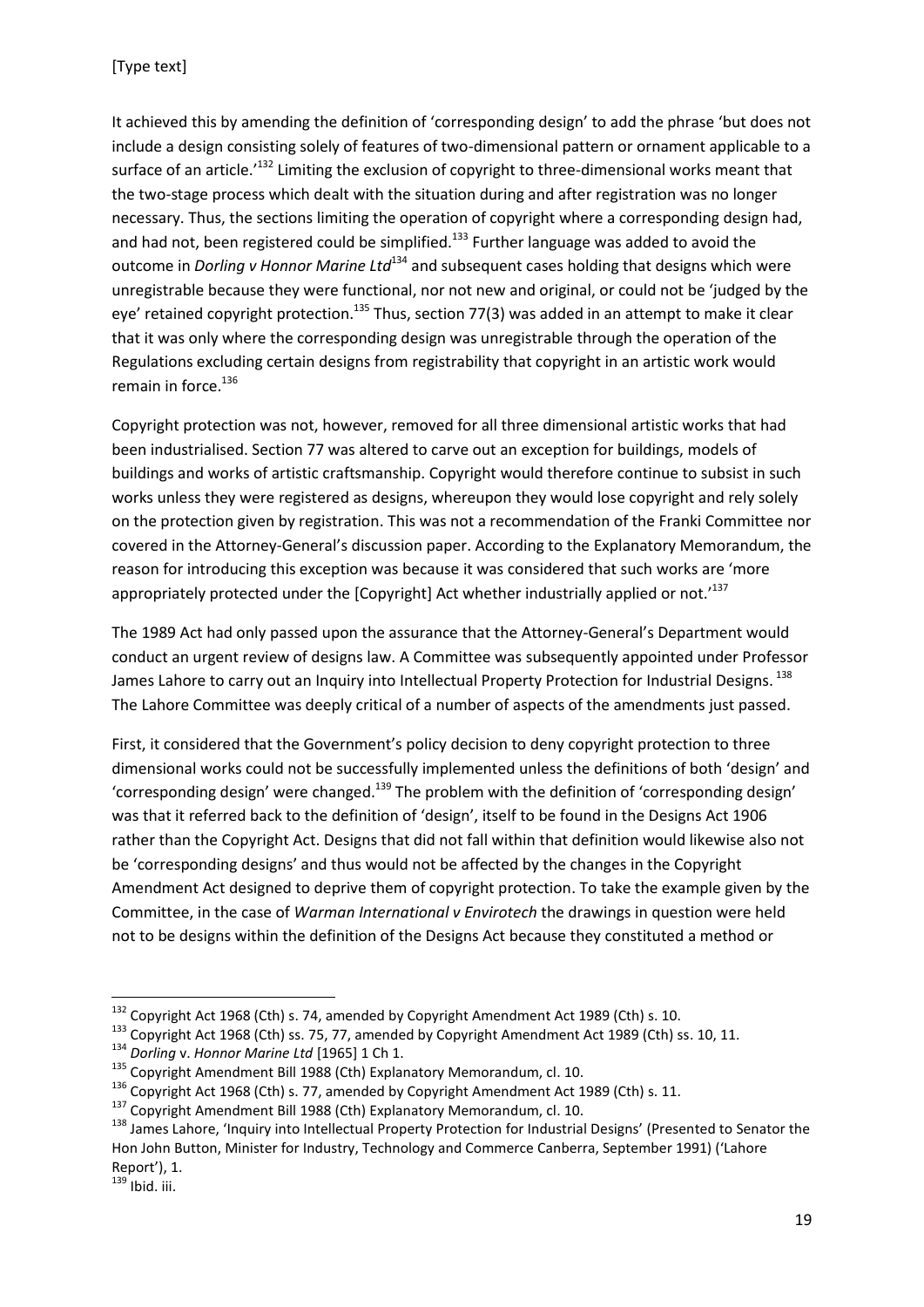principle of construction; therefore they were entitled to copyright protection.<sup>140</sup> This would be unchanged under the amendments, a result the Committee called 'astonishing', given that a principal reason for amending the Act was to deny copyright protection to utilitarian threedimensional articles.<sup>141</sup> A second problem with the definition of 'corresponding design' was the exclusion of designs consisting solely of features of two-dimensional pattern or ornamentation applicable to the surface of an article. The Committee pointed out it was not clear how this definition would apply to woven or embossed designs, or where the pattern lay in the thickness of the material.<sup>142</sup>

Turning to the new definition of 'design', as amended in 1981, the Committee's discussion focussed on the explicit exclusion found in the words 'does not include a method or principle of construction.' Recent court decisions interpreting the words had given rise to some dissatisfaction.<sup>143</sup> In *Warman v Envirotch*, an interlocutory hearing, Wilcox J found that design drawings which contained information as to data and tolerances necessary to manufacture the parts in question were excluded from the definition of design because they were 'a method of principle or construction'.<sup>144</sup> Similarly, in *Firmagroup Australia Pty Ltd v Byrne & Davidson Doors (Vic) Pty Ltd*, <sup>145</sup> the High Court upheld lower court decisions which had found there was no infringement of registered designs for handles and locks for shutter (garage) doors because what was copied were general functional features rather than features which 'convey[ed] an idea of unique shape or configuration.'<sup>146</sup> These decisions gave rise to the perception that the Designs Act inadequately protected functional articles, while copyright over-protected them.<sup>147</sup>

The Committee considered that a method or principle of construction was more appropriately protected by patent law than by design law, but it also found that specifically excluding methods or principles of construction from the definition of design had not led to an improvement in designs protection and that, in fact, recent decisions were detrimental to it. It thus recommended changing the definition of design to remove the explicit exclusion and to place more emphasis on the form of an article as being the subject matter of protection.<sup>148</sup> It considered that the chief problem with giving broad protection to functional designs lay in the definition of infringement and that existing case law gave insufficient guidance on the concept of fraudulent or obvious imitation. The Report recommended abandoning that approach completely, as had already occurred in the UK back in 1949. Instead, it recommended adopting a test of 'substantial reproduction' although it added that since design registration was a monopoly rather than a right to prevent copying, it would be important to ensure that reproduction was not interpreted to require proof of copying.<sup>149</sup>

**.** 

148 Lahore Report 32, 35.

<sup>149</sup> Ibid. 39-41.

<sup>140</sup> *Warman* v. *Envirotech* (1986) 11 FCR 478.

<sup>&</sup>lt;sup>141</sup> Lahore Report, 15.

<sup>142</sup> Ibid., 17.

<sup>&</sup>lt;sup>143</sup> Lahore Report, 31.

<sup>144</sup> *Warman* v. *Envirotech* (1986) 11 FCR 478, 496.

<sup>145</sup> (1987) 180 CLR 483; 61 ALJR 495; 73 ALR 321.

<sup>146 (1987)</sup> CLR 483, 488-9.

<sup>147</sup> See Janice Luck, 'The *Firmagroup* case: trigger for designs law reform' in Andrew T. Kenyon, Megan Richardson, Sam Ricketson (eds), *Landmarks in Australian Intellectual Property Law* (Port Melbourne: Cambridge University Press, 2009).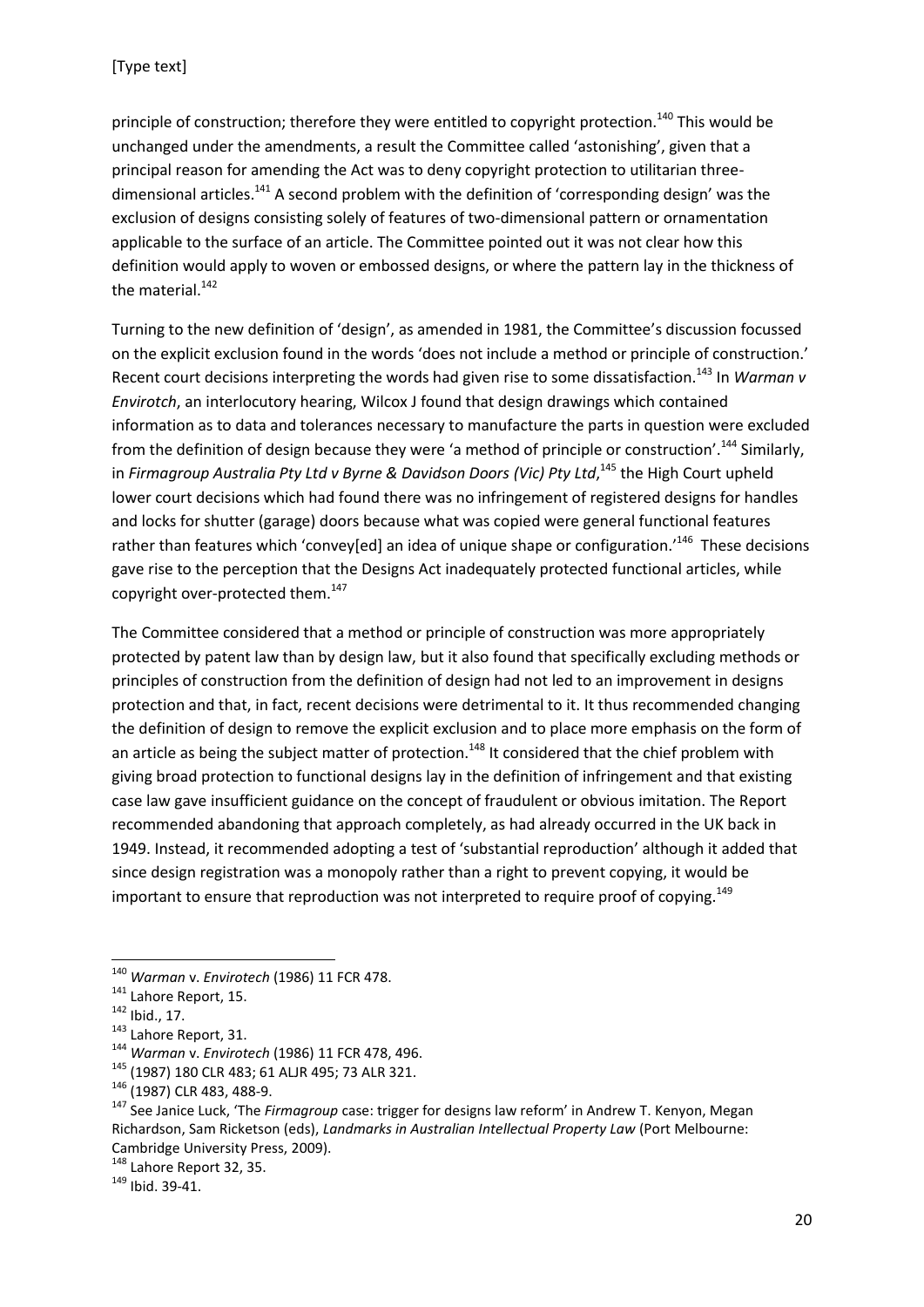The Lahore Committee was not alone in considering that the amended provisions of the Copyright Act created as many, if not more, problems than they resolved.<sup>150</sup> And so, shortly after it submitted its report, a reference was made to the Australian Law Reform Commission (ALRC) to review the law of designs.<sup>151</sup> The ALRC carried out the widest-ranging inquiry to date on Australian designs law, consulting with designers, manufacturers, patent attorneys, lawyers and interest groups, as well as the Australian Intellectual Property Office and relevant government departments and agencies. It also conducted a survey of the design industry which involved about 1000 individual designers and manufacturers around Australia and considered recent developments in the European Community, as well as New Zealand, North America, Asia and Africa.

The ALRC Report stated that 'the law has not kept up with changes in the scope of what designers are doing. Design is an integral part of manufacturing and marketing but designs law tends to treat it as a minor cosmetic aspect of a product. For designers and manufacturers this mismatch and the outdated legal concept of design have been the source of much dissatisfaction over many years.<sup>152</sup> The Report noted that while modern design encompassed a broad range of activities, concepts and philosophies, the legal concept of design was far narrower and did not extend to non-visual features considered by designers to be important, such as functionality, safety considerations, feel, weight, ergonomics and so on. The ALRC pointed out that some of these aspects would fall to be protected under other areas of intellectual property law, such as trade marks (which now extended to cover shapes, colours, sound and scent), patents, passing off or breach of confidence.<sup>153</sup>

The submissions and the survey revealed to the ALRC that there were a number of perceived problems with the operation of design law in Australia. These included an impression that design law was not regarded highly by those who sought to benefit commercially from their designs, the lack of protection for function, the narrow interpretation of visual appearance, the feeling that registration took too long, was too costly and granted too easily to non-novel designs, that litigation was too costly and victory too uncertain.<sup>154</sup> The ALRC concluded that Australia should continue to provide protection for industrial designs, but that the system was in need of reform. Many of the concerns expressed by stakeholders and others could be addressed within the existing system. However, it also considered that other concerns could not be addressed within the registered design right and that broader review and reform was necessary.

Although many of the submissions to the ALRC identified a gap in protection for functional designs, and called for design protection to be expanded to protect function directly, the ALRC concluded that design legislation should continue to focus narrowly on the visual appearance of a product and that any gap opening up as a result of the failure to protect function was more properly addressed by reforming Australia's petty patent system and not by extending design law.<sup>155</sup> In addition, the ALRC was drawn to arguments in favour of supplementing the current design protection with an

 $\overline{a}$ 

<sup>&</sup>lt;sup>150</sup> See Wayne M. Condon, 'The Copyright Amendment Act 1989 and the Copyright/Design Overlap in Australia' (1990) 12 *European Intellectual Property Review* 84; Ricketson, 'Towards a Rational Basis'.

<sup>151</sup> Australian Law Reform Commission, *Designs Report*, Terms of Reference, No 74 (1995) ('ALRC Report').

<sup>&</sup>lt;sup>152</sup> ALRC Report, [2.1].

<sup>153</sup> ALRC Report, [2.20] – [2.27].

<sup>154</sup> ALRC Report, [2.42] – [2.48].

<sup>155</sup> ALRC Report, [3.42] – [3.53].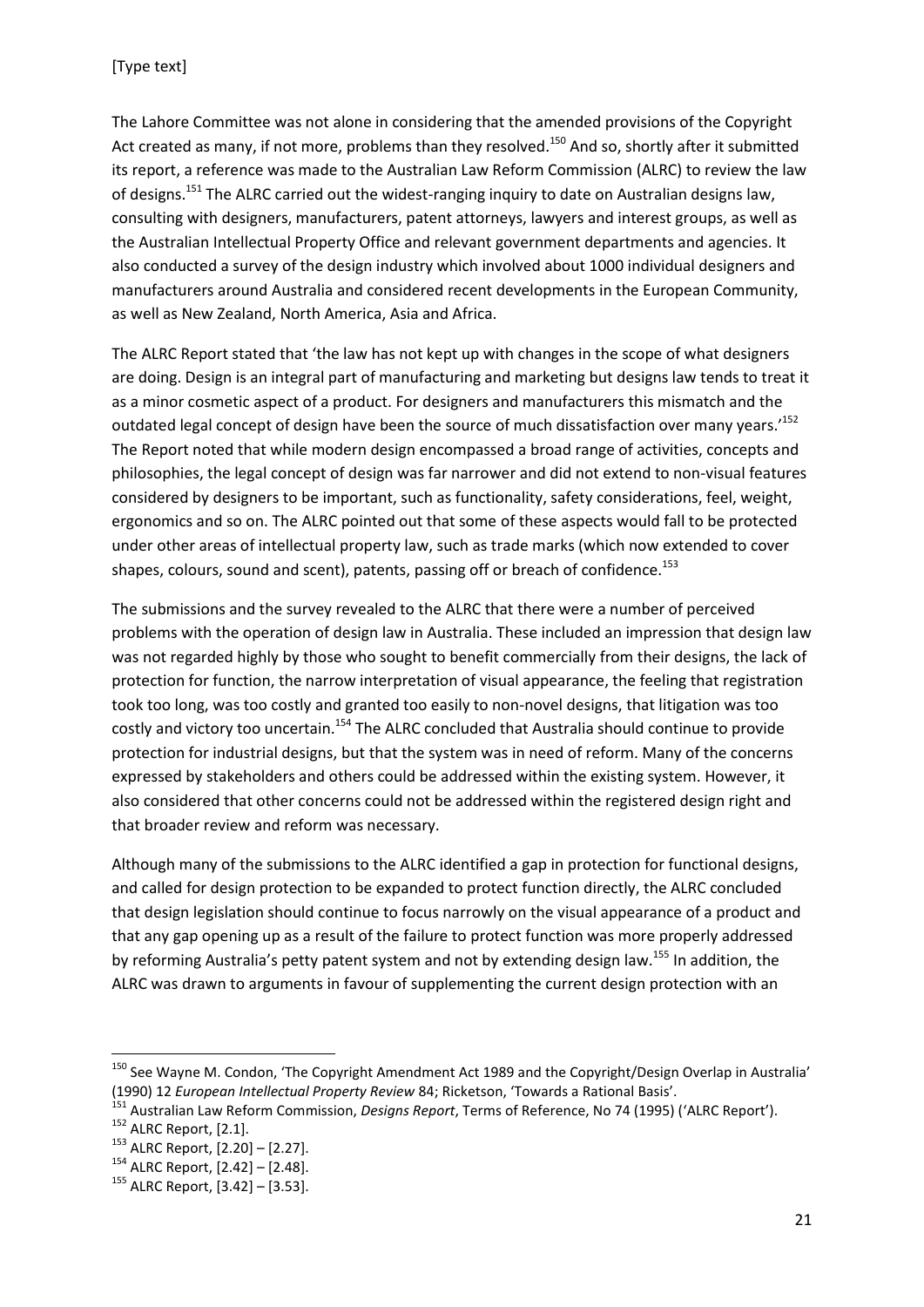unregistered, anti-copying design right. However, as this went beyond its terms of reference, the Commission recommended a separate review should be commissioned to investigate this.<sup>156</sup>

To sum up, the 1989 amendments introduced a new policy of cumulative protection for twodimensional artistic works, while retaining demarcation for three dimensional works. The change in the definition of 'corresponding design' made it clear that when applied to a product also in two dimensions (ie as pattern or ornamentation) such works could acquire both design registration and copyright protection. A less strict form of demarcation applied to buildings, models of buildings and works of artistic craftsmanship, in that they could receive either copyright or design protection but not both, while other three-dimensional works were subject to strict demarcation and unable to be protected by copyright if applied industrially. Dissatisfaction continued, however, with the way the boundary was drawn and in particular questions were raised as to whether the language of the legislation adequately implemented its intention.

# **7. Seventh Period 2004 – present: Partial cumulation and demarcation**

The ALRC delivered its report in 1995 but it was not until 2002 that the Government introduced an entirely new design law bill into Parliament – the first in almost one hundred years. In his second reading speech, Warren Entsch MP explained that 'This Bill is intended to provide a simple to use, cost effective designs system that provides designers with enforceable rights.<sup>'157</sup> The new Act, which received assent on 17 December 2003, implemented many, although not all, of the ALRC's recommendations.

First, the Act introduced a new definition of 'design' as follows: 'design, in relation to a product, means the overall appearance of the product resulting from one or more visual features of the product.<sup>158</sup> 'Visual features' was in turn defined in section 7 as including 'the shape, configuration, pattern and ornamentation of the product'.<sup>159</sup> The section excluded the feel of a product, the materials used in the product and, in relation to products with one or more indefinite dimensions, the indefinite dimension and more than one repeat of any pattern.<sup>160</sup> The ALRC had recommended changing the word 'article' to the word 'product' as being more 'contemporary' and removing any reference to a design being 'applied to' a product, on the basis it often required stretching of language to suggest that something like a shape is 'applied to' and article.<sup>161</sup> The ALRC had further recommended including surface and colour to the list of visual features protected but these words were not added to the definition.<sup>162</sup> The removal of the phrase 'judged by the eye' followed the ALRC's finding that it was unnecessary, and similarly the ALRC had considered that any reference to consumer or eye appeal, as was found in the UK legislation at that time was unnecessarily complex.<sup>163</sup>

 $\overline{a}$  $156$  ALRC Report, [3.59] – [3.71]. To date, no such review has been commissioned.

<sup>157</sup> Commonwealth, *Parliamentary Debates*, House of Representatives, 11 December 2002, 10080 (Warren Entsch MP).

<sup>&</sup>lt;sup>158</sup> Designs Act 2003 s. 5.

<sup>159</sup> Designs Act 2003 s. 7(1).

<sup>160</sup> Designs Act 2003 s. 7(3).

<sup>&</sup>lt;sup>161</sup> ALRC Report, [4.9], [4.10].

<sup>162</sup> ALRC Report, [4.6], [4.7].

<sup>163</sup> ALRC Report, [4.34] – [4.42].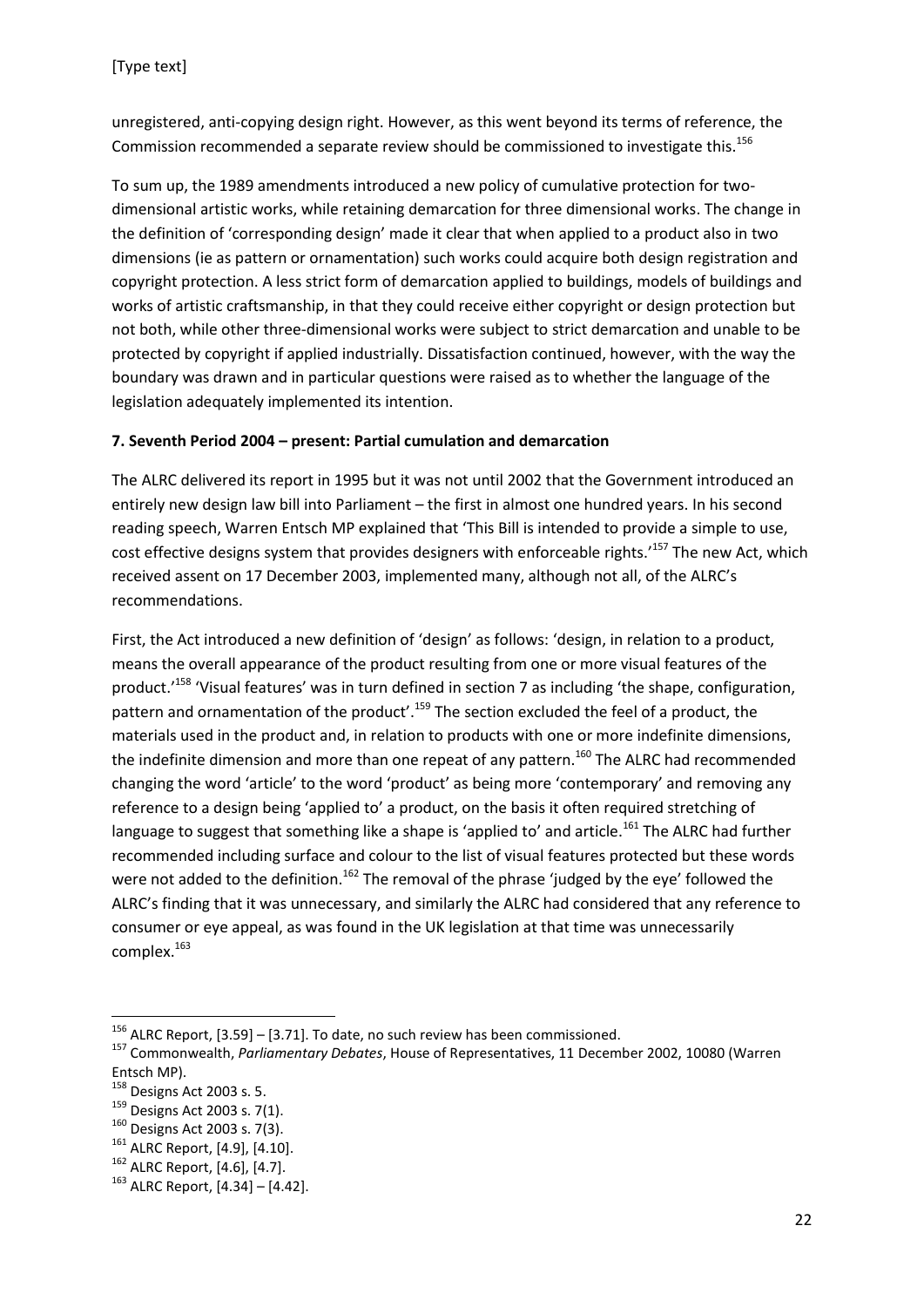Finally, the Act attempted once again to ensure that a functional design could fall within the definition of design and would therefore not be excluded from the operation of the copyright exceptions to infringement found in sections 74-77 of the Copyright Act. The 1981 Amendments had proven ineffectual to counter the earlier lines of authority. <sup>164</sup> Section 7 thus provided that a visual feature 'may, but need not, serve a functional purpose'.<sup>165</sup> The exclusion from the definition of design of 'methods and principles of construction' was also removed. The ALRC Report noted that the Federal Court had not been able to identify a clear meaning of the concept dictated solely by function<sup>166</sup> and that the courts had interpreted the exclusion in such a way that design protection was too narrow to cover useful products like locks and pumps.<sup>167</sup>

The second key change made by the 2003 Act was to change the threshold for registration from 'new or original' (which had remained unchanged since 1906) to 'new and distinctive when compared with the prior art base'.<sup>168</sup> This responded to the ALRC's findings that the novelty test was seen as unacceptable by designers and manufacturers, and that the perception was that anything could be registered as long as it was not identical to another registered design. The Act defined a design as being 'new' unless it was 'identical to a design that forms part of the prior art base' and as being 'distinctive' unless it was 'substantially similar in overall impression to a design that forms part of the prior art base.'<sup>169</sup> When assessing substantial similarity, the standard to be applied was to be that of the 'informed user'. The ALRC had drawn this concept from the EC's proposed Council Regulation on designs.<sup>170</sup>

A third change also related to the scope of protection was to alter the definition of infringement. The ALRC's consultations and submissions had revealed high levels of dissatisfaction with the courts' narrow interpretation of design protection, particularly following the High Court decision in *Firmagroup.*<sup>171</sup> The ALRC had proposed that the test for infringement should be one of 'substantial similarity in overall impression' to be assessed by an informed user. It also recommended that the test of 'fraudulent imitation' be removed and a non-exclusive list of factors be provided in the legislation for consideration in cases of infringement.<sup>172</sup> These recommendations were followed in the 2003 Act.<sup>173</sup>

The 2003 Act made a number of other significant changes in relation to the registration process and also reduced the term of protection from a maximum of 16 years under the 1906 Act to a maximum of 10 years – an initial period of five years with a renewal period of five years.<sup>174</sup> The ALRC had in fact

<sup>164</sup> *Compagnie Industrielle de Precontrainte et d'Equipment des Constructions SA* v. *First Melbourne Securities Pty Ltd and Others* (1999) 44 IPR 512.

Designs Act 2003 s. 7(2).

<sup>166</sup> *Hosokawa Micron International Inc.* v. *Fortune* (1990) 26 FCR 393; (1990) 19 IPR 531.

<sup>167</sup> ALRC Report, [4.15]. Relevant cases are: *Firmagroup Australia Pty Ltd* v. *Byrne and Davidson Doors (Vic) Pty Ltd* (1987) 180 CLR 483; (1987) 73 ALR 321; *Warman* v. *Envirotech* (1986) 11 FCR 478; *Malleys Ltd* v. *J. W. Tomlin Pty Ltd* (1961) 180 CLR 120; (1961) 35 ALJR 353; *Stenor Ltd* v. *Whitesides (Clitheroe) Ltd* [1948] AC 107; *Kestos Ltd v Kempat Ltd & Kemp* (1935) 53 RPC 139.

<sup>168</sup> Designs Act 2003 s. 15(1).

<sup>169</sup> Designs Act 2003 s. 16.

 $170$  ALRC Report, [5.18].

<sup>171</sup> *Firmagroup* v. *Byrne and Davidson Doors* (1987) 180 CLR 483.

 $172$  ALRC Report,  $[6.6] - [6.13]$ ,  $[6.28] - [6.32]$ .

<sup>173</sup> Designs Act 2003, ss. 19, 71.

<sup>174</sup> Designs Act 2003, s. 46.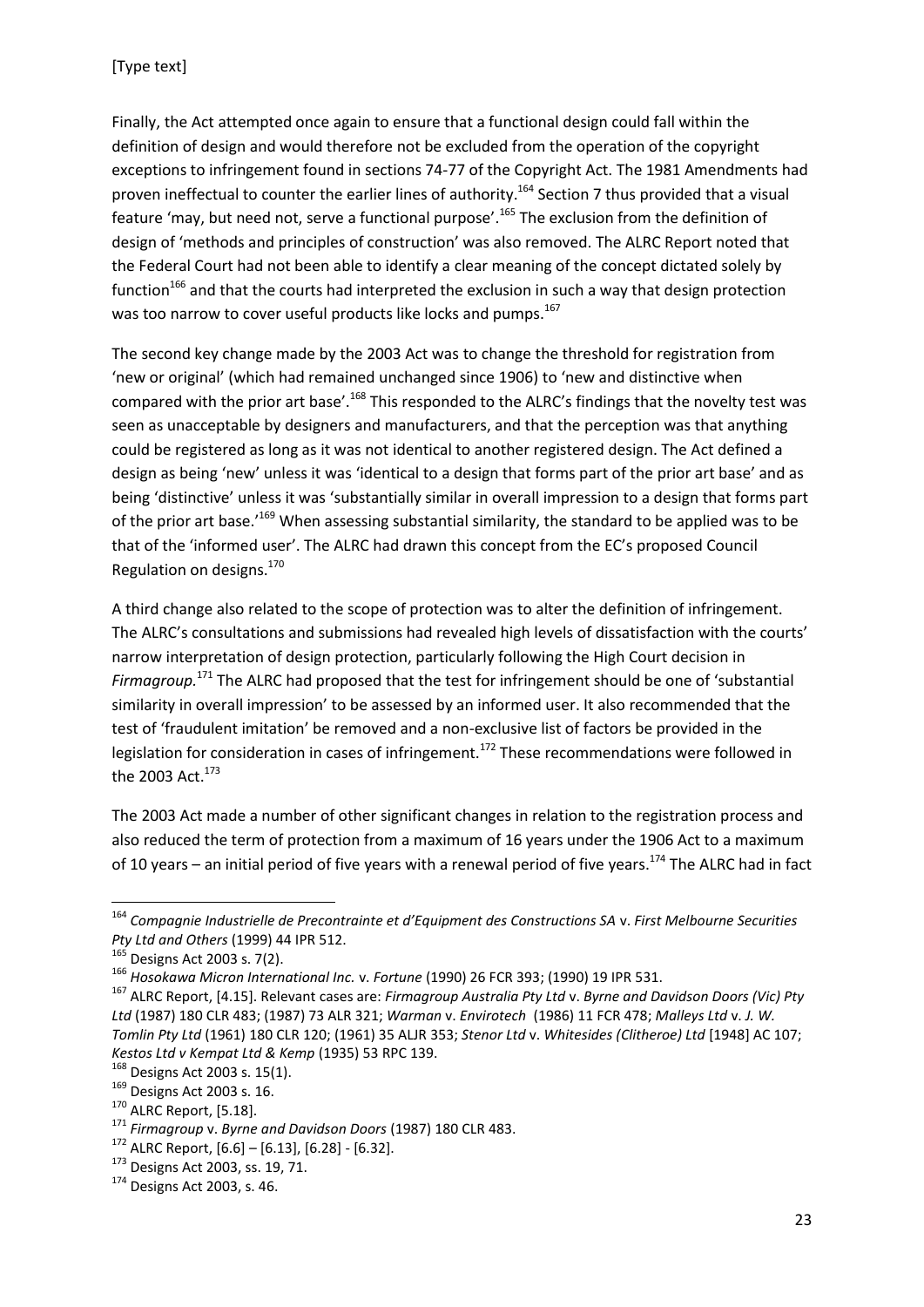recommended reducing protection to fifteen years as this is recommended under the Hague Convention (should Australia decide in future to join), while conceding that 'None of the suggested rationales for design protection provide any persuasive argument for any particular period of protection.<sup>175</sup> The Explanatory Memorandum to the Designs Bill stated it would not be in Australia's interests to provide a period of protection in excess of its international obligations (under TRIPS), as Australia is a net importer of intellectual property.<sup>176</sup>

In relation to ownership, the Act continued to provide, as it had since 1906, that the designer would be the first owner unless the design were created in the course of employment or pursuant to a contract, in which case the employer or other contracting party would be the owner.<sup>177</sup> This echoed the position under the Copyright Act 1968, except in relation to commissioned works, which are owned by the author rather than the commissioner (with some exceptions relating to certain photographs, portraits and engravings). $178$ 

Another innovation in the 2003 Act was to introduce a spare parts exclusion from design protection.<sup>179</sup> This was not a recommendation of the ALRC, which had examined the issue of spare parts but concluded the best approach would be to include a procedure for referral of potentially competitive designs to the Trade Practices Commission (now the Australian Competition and Consumer Commission). The Government, however, considered such an exception was necessary to ensure effective competition, particularly in the motor vehicle market.<sup>180</sup>

At the same time as the Designs Bill was introduced, a second bill was introduced to amend the sections 74 – 77 of the Copyright Act. The first amendments made were to the definition of 'corresponding design'. As both the ALRC and the Lahore Report had noted, this definition gave rise to several problems. As noted above, the first problem was that if the work in question did not fall within the definition of 'design' in the Design Act, it could not be a corresponding design and would therefore retain copyright protection, contrary to the intention of the legislation. The second problem arose because s17A of the Designs Act provided that in the case where copyright subsisted in an artistic work and an application were sought for registration of a corresponding design, that design would not be treated as being other than new or original by reason of any previous use of publication of the artistic work. However, since 'corresponding design' was defined not to include two-dimensional features of pattern or ornament, such aspects would not be rescued by the provision and would be unable to be registered. For example, a published drawing for a fabric design could not be registered prior to manufacturing it because it would no longer be new.<sup>181</sup> A third problem lay in the use of the word 'applicable', which was unclear in relation to designs which are not applied to a surface but form part of an article, such as embroidery, knits, weaves and other textured designs.

 $\overline{a}$ 

 $175$  ALRC Report, [10.7].

<sup>176</sup> Kathy Bowrey, Michel Handler, Dianne Nicol and Kimberlee Weatherall, *Australian Intellectual Property: Commentary, Law and Practice* 2nd ed. (South Melbourne: Oxford University Press, 2010), p. 356.

<sup>&</sup>lt;sup>177</sup> Designs Act 2003, s. 13.

 $178$  Copyright Act 1968, s. 35.

<sup>179</sup> Designs Act 2003, s. 72.

<sup>180</sup> Commonwealth, *Parliamentary Debates*, House of Representatives, 11 December 2002, 10080 (Warren Entsch MP).

<sup>&</sup>lt;sup>181</sup> ALRC Report, [17.31].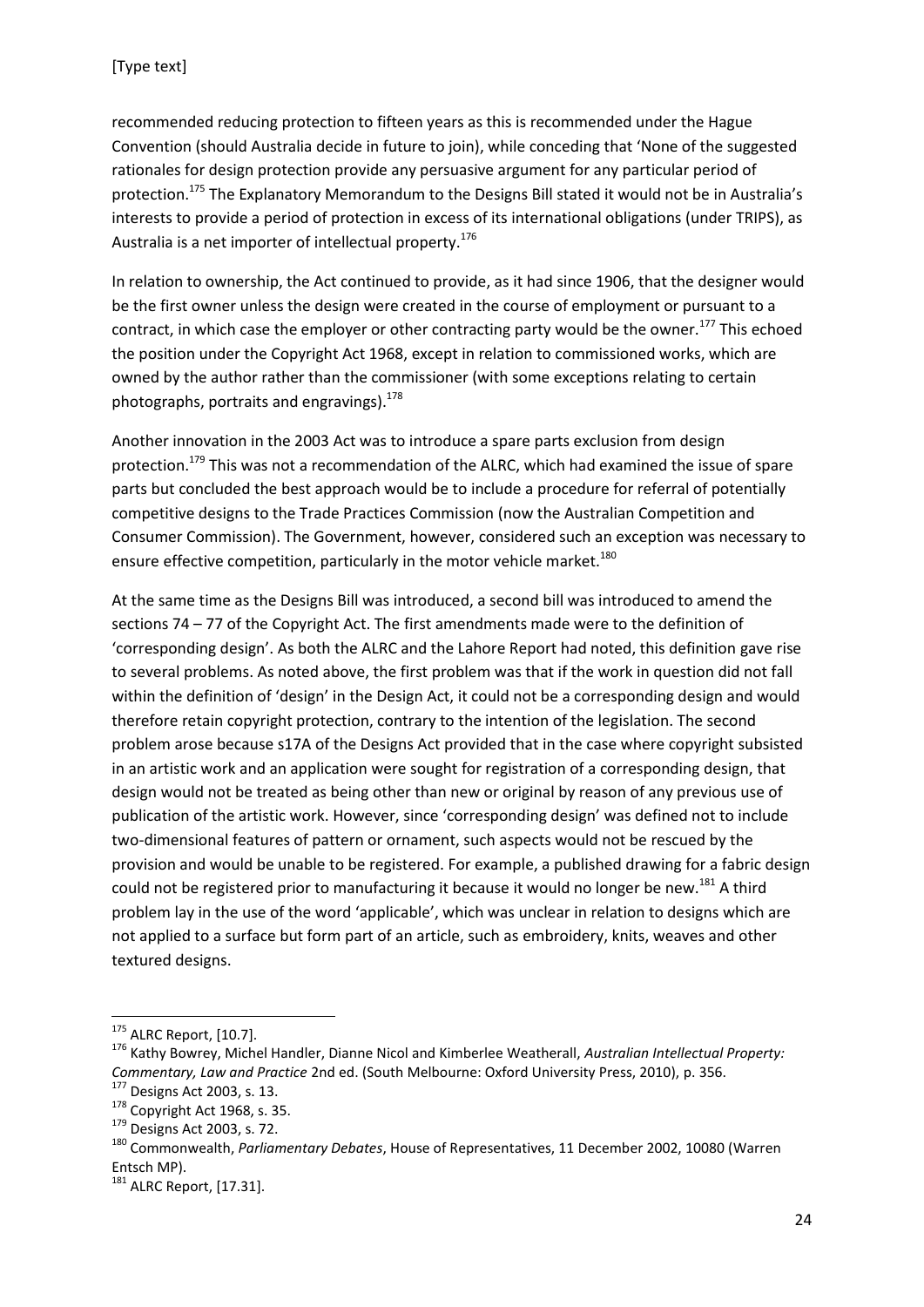# [Type text]

The definition was thus altered in the 2003 Act to read

Corresponding design, in relation to a design, means visual features of shape or configuration which, when embodied in a product, result in a reproduction of that work, whether or not the visual features constitute a design which is capable of being registered under the *Designs Act 2003*. 182

Further, 'embodied in' was defined to include 'woven into, impressed on, or worked into' a product.<sup>183</sup> By limiting the definition of 'corresponding design' to 'visual features of shape or configuration', the statute continued the policy of ensuring that two dimensional features would fall outside the definition and thus outside the exclusion of copyright protection in section 77. They could therefore be protected by both designs law and copyright.

A second change sought to clarify the status of works of artistic craftsmanship. The problem with excluding works of artistic craftsmanship lay in the uncertainty of the category and the Lahore Committee had noted that the courts in both the UK and Australia had experienced difficulty in determining whether a work was a work of artistic craftsmanship.<sup>184</sup> Under section 10 of the Copyright Act 1968, it was also ambiguous as to whether a work could be simultaneously a work of artistic craftsmanship and another kind of artistic works (such as a painting, sculpture or building). The 2003 Amending Act altered the wording of section 10 to make it clear that this was possible.<sup>185</sup> A related amendment was to add a provision to s77 that explicitly provided that for the purposes of that section 'building or model of a building does not include a portable building such as a shed, a pre-constructed swimming pool, a demountable building or similar portable building.<sup>186</sup> This implemented the conclusion of the ALRC and the Lahore Committee that small portable buildings and pools were not suitable for copyright protection.<sup>187</sup> A further amendment to section 77 added a new section 77(1A) which operated to ensure that the manufacture of products reproducing such a specification or representation would not be a copyright infringement.<sup>188</sup>

The problem of 'plan-to-plan' copying was also addressed. This was the issue which arose when engineering drawings were copied (either directly or indirectly), leading to a finding of copyright infringement.<sup>189</sup> Because the immunity in section 77 related only to applying a corresponding design to an article and not to copying in two dimensions as preparatory to making a product, the new section 77A extended the immunity from copyright infringement to cover reproductions of artistic works made in the course of or incidental to making a product where such reproductions were

1

<sup>&</sup>lt;sup>182</sup> Designs (Consequential Amendments) Act 2003 s. 2.

<sup>183</sup> Ibid., s. 3.

<sup>184</sup> Ibid., 18-19. See also *Cuisenaire* v. *Reed* [1963] VR 719, *Federal Commissioner of Taxation* v. *Murray* (1990) 21 FCR 436; (1990) 92 ALR 671; *George Hensher Ltd* v. *Restawhile Upholstery (Lancs) Ltd* [1976] AC 64; [1975] RPC 31.

<sup>&</sup>lt;sup>185</sup> Designs (Consequential Amendments) Act 2003 s. 1.

<sup>186</sup> Ibid., s. 13.

<sup>187</sup> Lahore Report, 17-18. See also *Tefex Pty Ltd* v. *Bowler* (1981) 40 ALR 326.

<sup>188</sup> Ibid., ss. 8, 9.

<sup>189</sup> See *Warman International* v. *Envirotech Australia Pty Ltd* (1986) 11 FCR 478; 67 ALR 253, *Amalgamated Mining Services Pty Ltd* v. *Warman International Ltd and Ors* (1992) 111 ALR 269; (1992) 24 IPR 461, *Compagnie Industrielle de Precontrainte et d'Equipment des Constructions SA* v. *First Melbourne Securities Pty Ltd and Others* (1999) 44 IPR 512.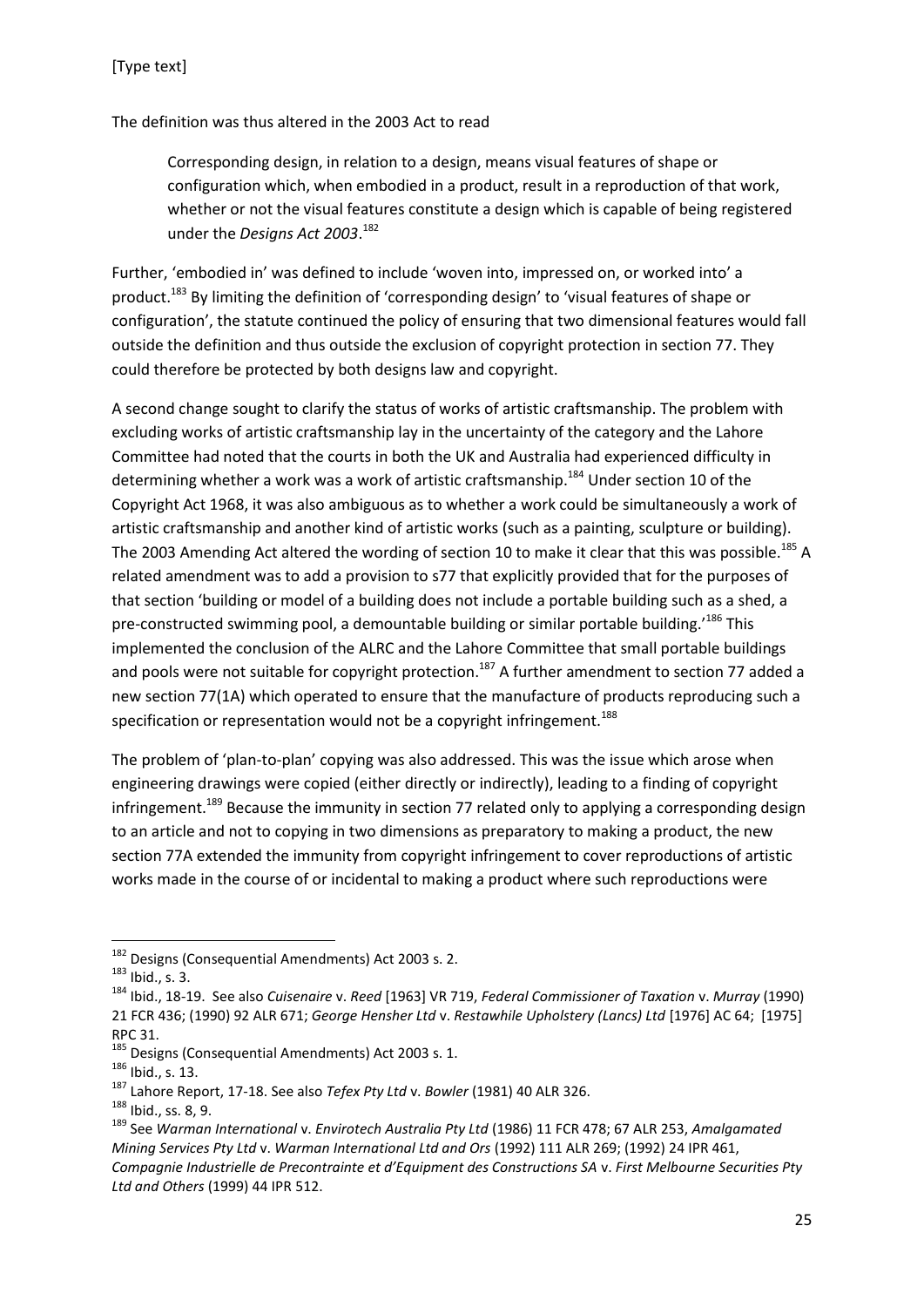produced by copying the three-dimensional product. However, direct copying of plans remained a copyright infringement.<sup>190</sup>

The amendments made in 2003 therefore did not change the underlying policy of demarcation and partial cumulation, but simply shifted a few of the borders. The dual protection of two dimensional designs was clarified, works of artistic craftsmanship and architectural works continued to be given the choice of regimes, and other three dimensional works exploited industrially remained in the design regime. Small portable buildings and pre-fabricated swimming pools were moved from the category of copyright to being required to rely on design protection, as were two dimensional design drawings.

# **Part B Analysis / Assessment**

Since the mid-nineteenth century, Australia has moved through different approaches to the design/copyright overlap. For a short period after Federation it had a system of dual or cumulative protection, although this appears to be largely because nobody turned their mind to a potential overlap. For almost eighty years between 1913 and 1990 the system was one of demarcation. After 1990, this developed into a policy that explicitly tolerated dual protection for two dimensional designs but required three dimensional designs being exploited industrially to find their protection in design rights. As the ALRC explained, the distinction between two and three dimensional works serves a 'rough justice' because designs applied to a surface usually fulfil an aesthetic purpose, while designs applied as shapes usually served an industrial purpose.<sup>191</sup>

Whether the changes in regime have had any effect on design applications and registrations is difficult to establish. Certainly, there seems to have been a decline in the number of applications around the time that dual protection for two dimensional designs was introduced, but this is from an unusual high point in 1987 and correlates to a period of recession in the economy. Numbers still remained well above those of earlier decades. A bigger increase in registrations can be seen after the introduction of the new Designs Act 2003, which made only minor changes to the overlap provisions.<sup>192</sup> However, analysis by the Advisory Council on Intellectual Property (ACIP)<sup>193</sup> reveals that this increase is due to a strong rise in use by foreign companies. Use by Australian companies remains largely unchanged while use by Australian individuals has declined steeply.<sup>194</sup>

A key challenge over the years has been how to formulate the policy of demarcation in sufficiently clear statutory language, and how to deal with works falling on the border between aesthetics and industry. It is probably fair to say that efforts have met with only partial success. In 1995, the ALRC Report had found that there was 'an unacceptable degree of confusion surrounding the designs/copyright overlap.<sup>195</sup> Since the enactment of the Designs Act 2003, there have been a handful of court decisions interpreting the new provisions. Some of these have clarified the law, while others have revealed ongoing complexity and uncertainty.

 $\overline{a}$ 

 $190$  See discussion in David Brennan, 'The luckless plan-to-plan infringer' (2016) 26 AIPJ 131.

<sup>&</sup>lt;sup>191</sup> ALRC Report, [17.7].

<sup>&</sup>lt;sup>192</sup> See WIPO IP Statistics Data Center, a[t http://ipstats.wipo.int/ipstatv2/index.htm?tab=industrial,](http://ipstats.wipo.int/ipstatv2/index.htm?tab=industrial) data for Australia, 1980-2014.

 $193$  ACIP was an independent, government-appointed body that has now been abolished.

<sup>194</sup> Advisory Council on Intellectual Property, *Review of the Designs System, Final Report* (March 2015), p.57

<sup>195</sup> ALRC Report, [17.3].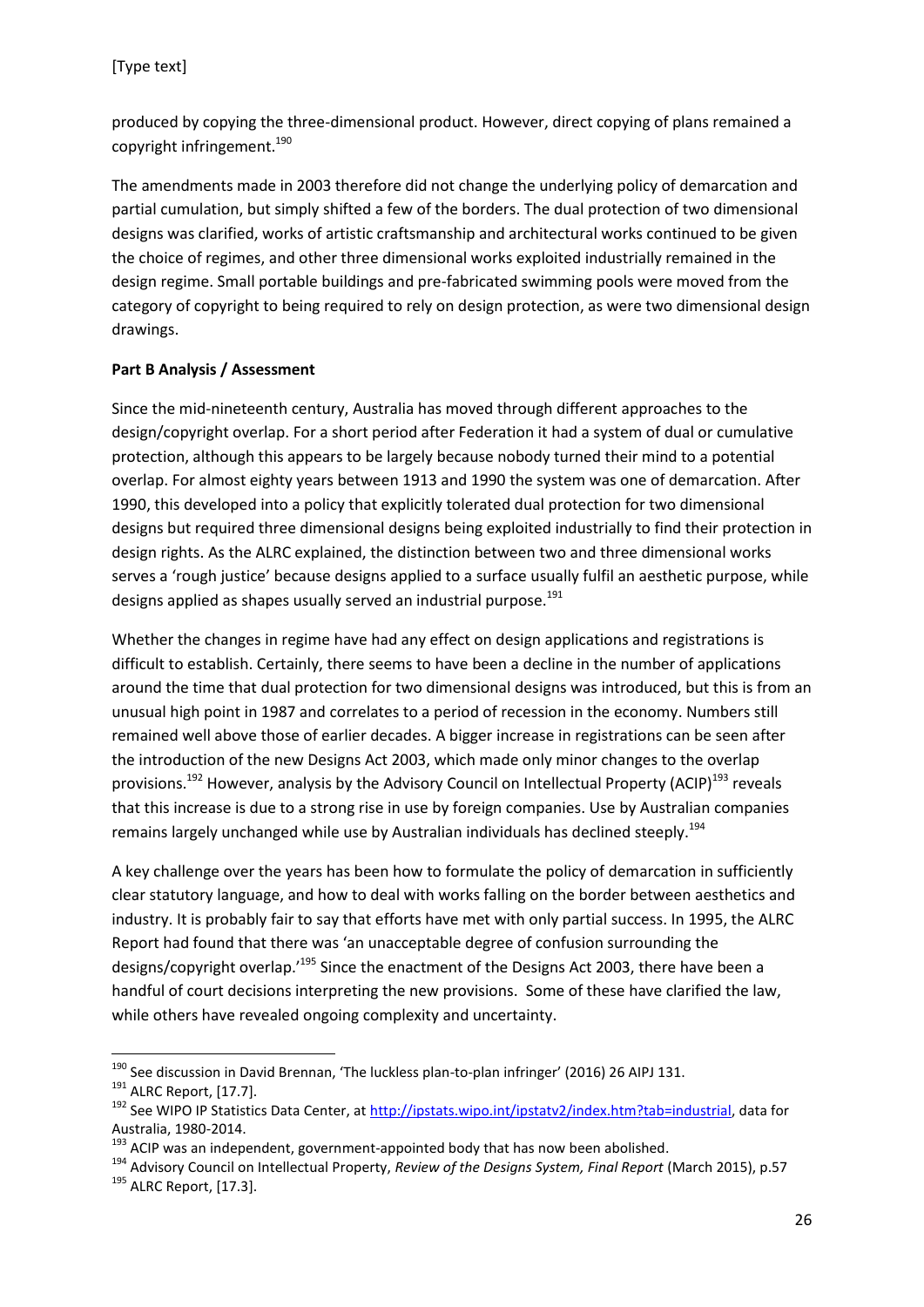In 2007, the High Court gave some useful guidance on the category of 'works of artistic craftsmanship' in the decision of *Burge v Swarbrick*. <sup>196</sup> The central issue in this case was whether a 'Plug' for a racing yacht (that is, 'a hand-crafted full scale model of the hull and deck sections'<sup>197</sup> of the yacht) was a work of artistic craftsmanship, and thus exempt from the limitation on copyright infringement under section 77 of the Copyright Act 1968. The Court concluded that while it might be 'impossible, and certainly would be unwise to attempt any exhaustive and fully predictive identification of what can and cannot amount to a work of artistic craftsmanship' the determination turns not on assessing beauty, aesthetic appeal or harmony between visual appeal and utility, but rather on 'assessing the extent to which the particular work's artistic expression, in its form, is unconstrained by functional considerations.'<sup>198</sup> Based on this approach, the Plug was not a work of artistic craftsmanship because matters of visual and aesthetic appeal were subordinated to purely functional aspects, and the work of Mr Swarbrick in designing it was not that of an 'artistcraftsman'.<sup>199</sup> In 2008, the Federal Court confirmed in *Digga Australia v Norm Engineering* that the 2003 amendments to section 77 had the effect that the copyright exception would apply to functional designs created after that date. $200$ 

Two cases have considered the new definition of 'corresponding design' in section 74 of the Copyright Act, both of them turning on technical discussions of whether certain treatments of fabric can be considered two or three-dimensional. In *Polo/Lauren Company L P v Ziliani Holdings Pty*  Ltd,<sup>201</sup> the court was called upon to decide whether the embroidered polo player logo on Polo Ralph Lauren garments was a 'corresponding design' under the Act. The trial judge considered that it was because the logo was made up of at least 784 stitches, which altered the fabric and meant it was not a 'mere' surface design of pattern or ornamentation.<sup>202</sup> On appeal, however, the Full Court disagreed, appearing to decide (although not altogether clearly) that it would only consider features of shape or configuration to be embodied in three dimensions where the product is made in that shape or configuration in its entirety.

The Court did not, however, explicitly consider how one would decide whether something was three or two dimensional, and so questions remain as to where the line will be drawn.<sup>203</sup> Indeed, the issue arose again in the recent case of *Seafolly v Fewstone.<sup>204</sup>* This case involved copying of swimwear and the section 77 defence was raised in relation to an artwork depicting a diamond style smocking pattern placed onto shirred fabric. The judge, Dodds-Streeton J, noted that the Full Court's reasoning in *Polo/Lauren* was 'not consistently explicit, but must be inferred, in some instances, from the

1

<sup>&</sup>lt;sup>196</sup> (2007) 232 CLR 336. The case arose under the Copyright Act 1968 prior to the amendments of 2003, but there is no reason why the discussion of the meaning of 'works of artistic craftsmanship' would not continue to apply under the new section 77.

 $^7$  Ibid. 344.

<sup>198 (2007) 232</sup> CLR 336, 364.

<sup>&</sup>lt;sup>199</sup> Ibid. 362, 365.

<sup>200</sup> *Digga Australia* v. *Norm Engineering* (2008) 166 FCR 268; 245 ALR 407; [2008] FCAFC 33.

<sup>201</sup> *Polo/Lauren Co. LP* v. *Ziliani Holdings Pty Ltd* [2008] FCA 49.

<sup>202</sup> *Polo/Lauren Co. LP* v. *Ziliani Holdings Pty Ltd* [2008] FCA 49 at [84].

<sup>&</sup>lt;sup>203</sup> See discussion in McCutcheon, 'Too many stitches in time?', 45-48, and Janice Luck, 'Section 18 of the Designs Act 2003: The neglected copyright/design overlap provision' (2013) 23 *Australian Intellectual Property Journal* 68, 82-84.

<sup>204</sup> *Seafolly Pty Ltd* v. *Fewstone Pty Ltd* (2014) 313 ALR 41; (2014) 106 IPR 85.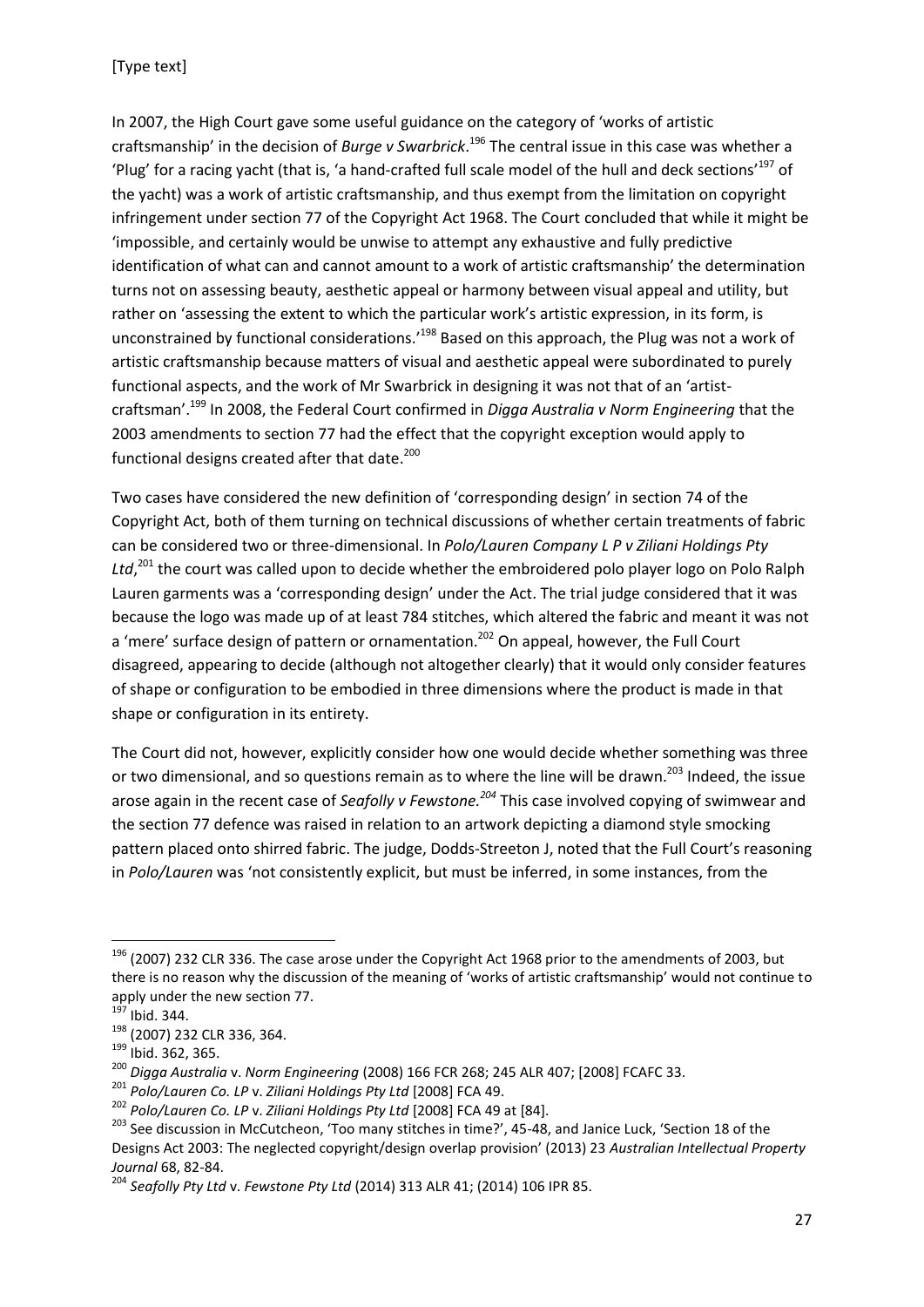# [Type text]

materials it cites or extracts.<sup>'205</sup> However, despite conceding that some of its statements could be read in more than one way, Dodds-Streeton J was able to conclude that the Full Court's reasons indicated that it is the features of shape or configuration that must be embodied in a product 'which will occur when the product (in the present case a garment) is made in the shape or configuration of the artwork.<sup>206</sup> She concluded that in this case the smocking could not be considered threedimensional because it was only part of a product not itself made in the shape or configuration of the design. She stated that although the fabric was not flat, '[a]ny protrusion of the smocking from the surface is minimal and probably significantly less than that in *Polo/Lauren* itself.'<sup>207</sup>



The plaintiff's Senorita artwork.<sup>208</sup>



The defendant's bandeau-shaped garment.<sup>209</sup>

**<sup>.</sup>** <sup>205</sup> Ibid. 153.

 $^{206}$  Ibid. 153.

 $^{207}$  Ibid. 155.

<sup>&</sup>lt;sup>208</sup> © Seafolly Pty Limited. Image reproduced with permission.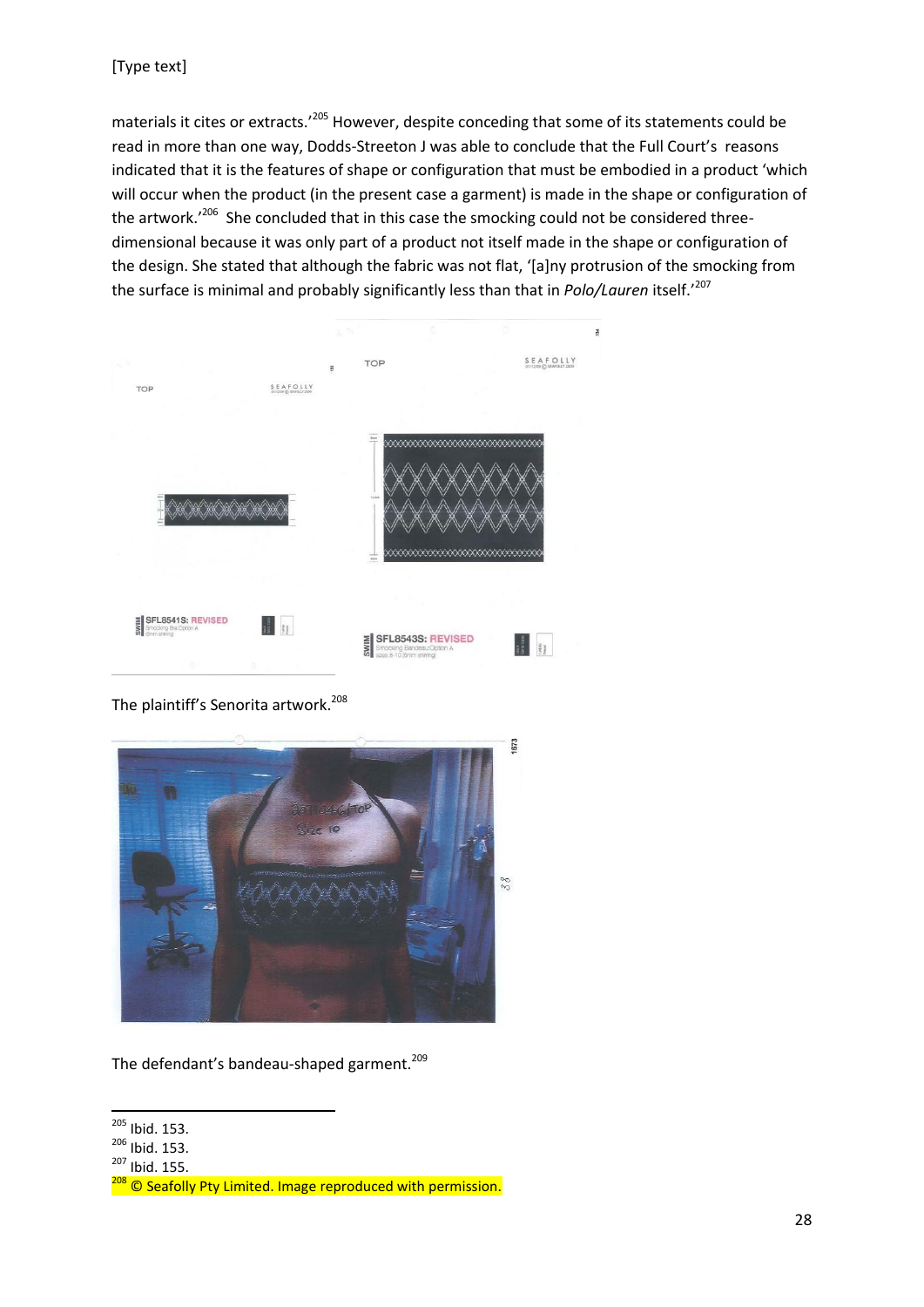In 2012, ACIP was asked by the government to review the operation and effectiveness of the Designs Act 2003. ACIP delivered its report in March 2015, having carried out surveys, received submissions and analysed data from IP Australia. It made a number of recommendations for reform of the designs system, ranging from increasing the term of protection to fifteen years, to changing the terminology for registered but uncertified designs to make it clear that such designs do not confer registrable rights and introducing a grace period.<sup>210</sup> It recommended against introducing an unregistered design right, on the basis that there was very little support for it.<sup>211</sup>

In its consideration of the copyright/design overlap provisions, ACIP observed that the rules continued to be 'contentious and unsatisfactory'.<sup>212</sup> Its survey of users of the design system revealed that two thirds of respondents admitted to some level of confusion as to whether their designs were covered by copyright or designs and similar levels of confusion were displayed in relation to whether or not to apply for an innovation patent or a design right.<sup>213</sup> ACIP received submissions for the Arts Law Centre of Australia, the National Association of Visual Artists (NAVA) and the Australian Copyright Council, contending that the provisions operated unfairly in respect of artists as compared to all other kinds of copyright owners and proposed reform that would improve the position of artists in relation to industrially applied artistic works.<sup>214</sup> By contrast, the Law Council of Australia suggested removing entirely the distinction between two-dimensional and three-dimensional embodiments so that that the provisions would apply to limit copyright irrespective of whether the artistic work was exploited in two- or three-dimensional form. The Law Council recognised this would reduce the protection of artists but considered removing the uncertainty to be more important. It also argued that the exclusion for works of artistic craftsmanship should apply only where the final products sold were themselves works of artistic craftsmanship, to reduce arguments over prototypes and models for industrial production.<sup>215</sup> Another concern raised in the ACIP review related to the loss of copyright protection for sculptures where 50 or more are made, on the basis it may be in breach of the Berne Convention. 216

A final problem identified by ACIP and earlier by Janice Luck<sup>217</sup> relates to ongoing inconsistency between section 18 of the Designs Act and section 77 of the Copyright Act. Luck points out that the amendments to the definition of 'corresponding design' in section 74 of the Copyright Act in 1989 and in 2003 were intended to exclude artistic works exploited or registered as two-dimensional designs applied to the surface of articles from the copyright limitations in sections 75 and 77 of the Copyright Act. Section 18 of the Designs Act is intended to allow artistic works to be registered as designs, even though they might otherwise not be considered 'new and distinctive' by reason of

<sup>209</sup> © Fewstone Pty Ltd. Image reproduced in *Seafolly Pty Limited v Fewstone Pty Ltd* [2014] FCA 321, [13], [14]. <sup>210</sup> Advisory Council on Intellectual Property, *Review of the Designs System: Final Report* (2015) ('Final Report'). See full list of recommendations at pp. 10-12.

<sup>211</sup> Ibid., recommendation 22; Advisory Council on Intellectual Property, *Review of the Designs System: Options Paper* (2014) ('Options Paper'), 52-56.

<sup>&</sup>lt;sup>212</sup> Final Report, p.33.

<sup>213</sup> Options Paper, p. 32-33.

<sup>&</sup>lt;sup>214</sup> Final Report, p. 34.

<sup>215</sup> Final Report, p. 35.

<sup>216</sup> Options Paper, p. 34.

<sup>217</sup> Luck, 'Section 18 of the Designs Act 2003'.